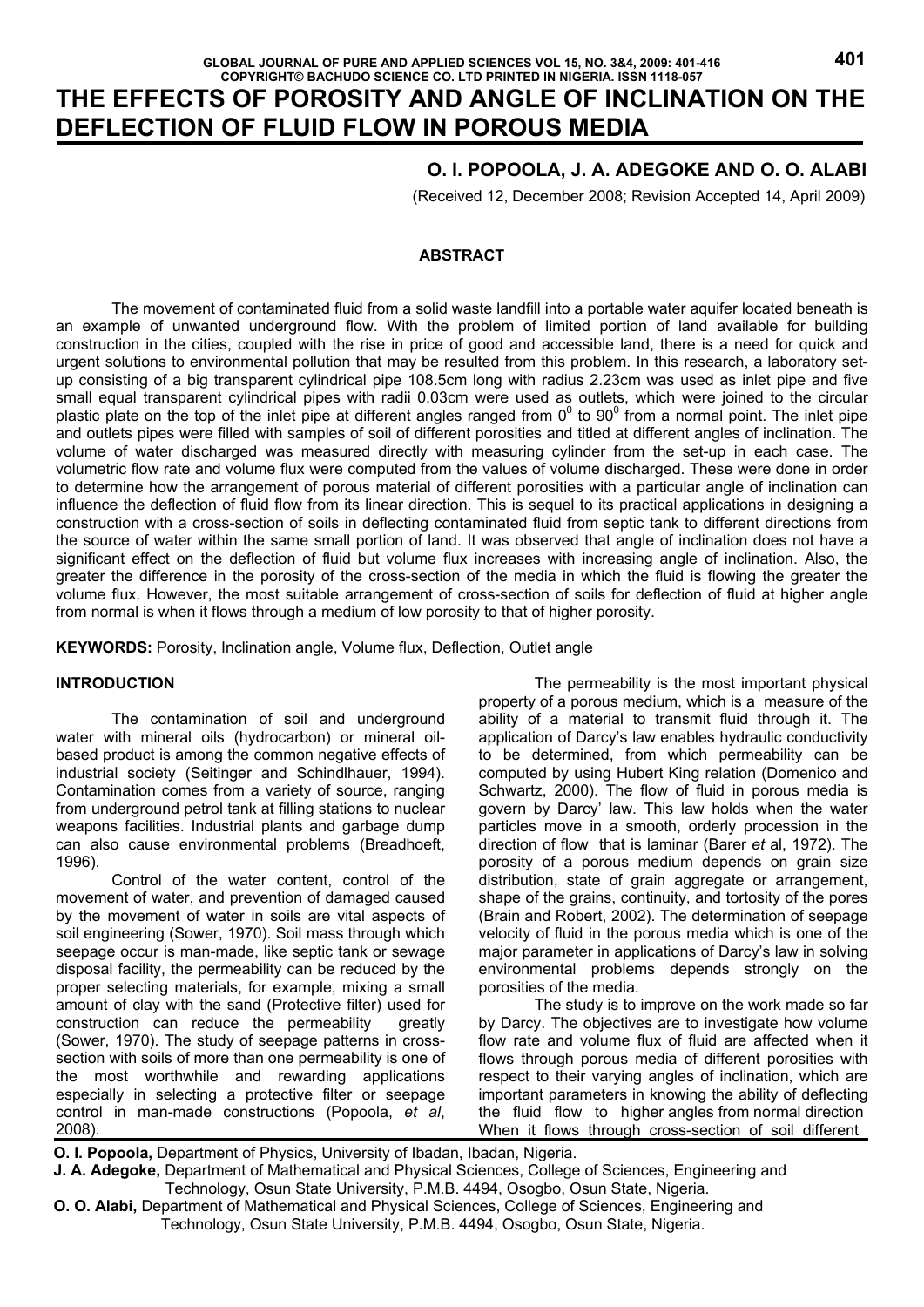porosities. These are necessary for designing a seepage control in such a way that septic tank can be constructed safely within the same portion of land, along with the borehole or well without the source of water being contaminated.

#### **THEORY**

 Hydraulic conductivity *k*, is the specific discharge per unit hydraulic gradient. It expresses the

Fluid flow through porous material of permeability *k*, by Darcy is generally written as:

$$
V_S = -\frac{K}{\mu} (P - \rho g) \text{ (Frick and Taylor, 1978)}
$$
\nWhich can be expressed as

connectivity.

$$
V_S = -\frac{K}{\mu} \left( \frac{dp}{ds} - \rho g \frac{dz}{ds} \right) \tag{2}
$$

**Where** 

*S* = Distance in the direction of flow, always positive

- $V_s$  = Volume flux across a unit area of the porous medium is unit time.<br> $Z =$  Vertical coordinate, considered downward:
- $Z =$  Vertical coordinate, considered downward;<br> $\rho =$  Density of the fluid
- *Density of the fluid*
- *g* = Acceleration of gravity;
- $\frac{dp}{ds} =$ Pressure gradient along s at the point to point to what  $V_s$  refers;
- $\mu$  = Viscosity of the fluid:
- $k =$  Permeability of the medium;
- $\frac{dz}{ds} =$ Sin  $\theta$ , where  $\theta$  is the angle betweens and the horizontal V<sub>s</sub>

Equation 2 can be expressed further as follows:

$$
V_s = -\frac{K}{\mu} \left( \rho g \frac{dp}{ds} - \frac{dz}{ds} \right)
$$
 (3)

$$
\frac{V_s \mu}{K} = \left(\rho g \frac{dz}{ds} - \frac{dp}{ds}\right)
$$
\n(4)

$$
\frac{dz}{ds} = \sin \theta \tag{5}
$$

Then 
$$
\frac{V_S \mu}{K} = \rho g \sin \theta - \frac{dp}{ds}
$$
 (6)

$$
\frac{V_S \mu}{K} - \rho g \sin \theta = -\frac{dp}{ds} \tag{7}
$$

Integrating both sides

$$
\left\{ \frac{V_S \mu}{K} - \rho g \sin \theta \right\} \frac{ds}{dp} = \frac{P_2}{P_1} \tag{8}
$$

$$
\left\{ \frac{V_S \mu}{K} - \rho g \sin \theta \right\} s = P_1 - P_2 = P \tag{9}
$$

$$
\frac{V_S \mu}{K} = \frac{P}{S} + \rho g \sin \theta \tag{10}
$$

 If a porous medium is completely saturated with an incompressible fluid and is vertical (Fig 1 and fig 2)  $\frac{dz}{ds}$  = *Sin* 90<sup>0</sup> (θ = 90<sup>0</sup>, sin 90<sup>0</sup> = 1)

Then Equation 10 reduces to

 $\overline{\mathfrak{c}}$ 

$$
\frac{V_s \mu}{K} = \frac{P}{S} + \rho g
$$
  
\n
$$
V_s = \frac{K}{\mu} \left\{ \frac{P}{S} + \rho g \right\}
$$
\n(11)

$$
P = \rho gh, S = L
$$
 (12)

ease with which a fluid is transported through void space. It depends on the solid matrix and fluid properties. The permeability *k*, of a porous medium is its fluid capacity for transmitting a fluid under the influence of a hydraulic gradient (Sherwani, 1978). It depends solely on the geometrical structure of the material, that is, porosity, grain size distribution, turtosity and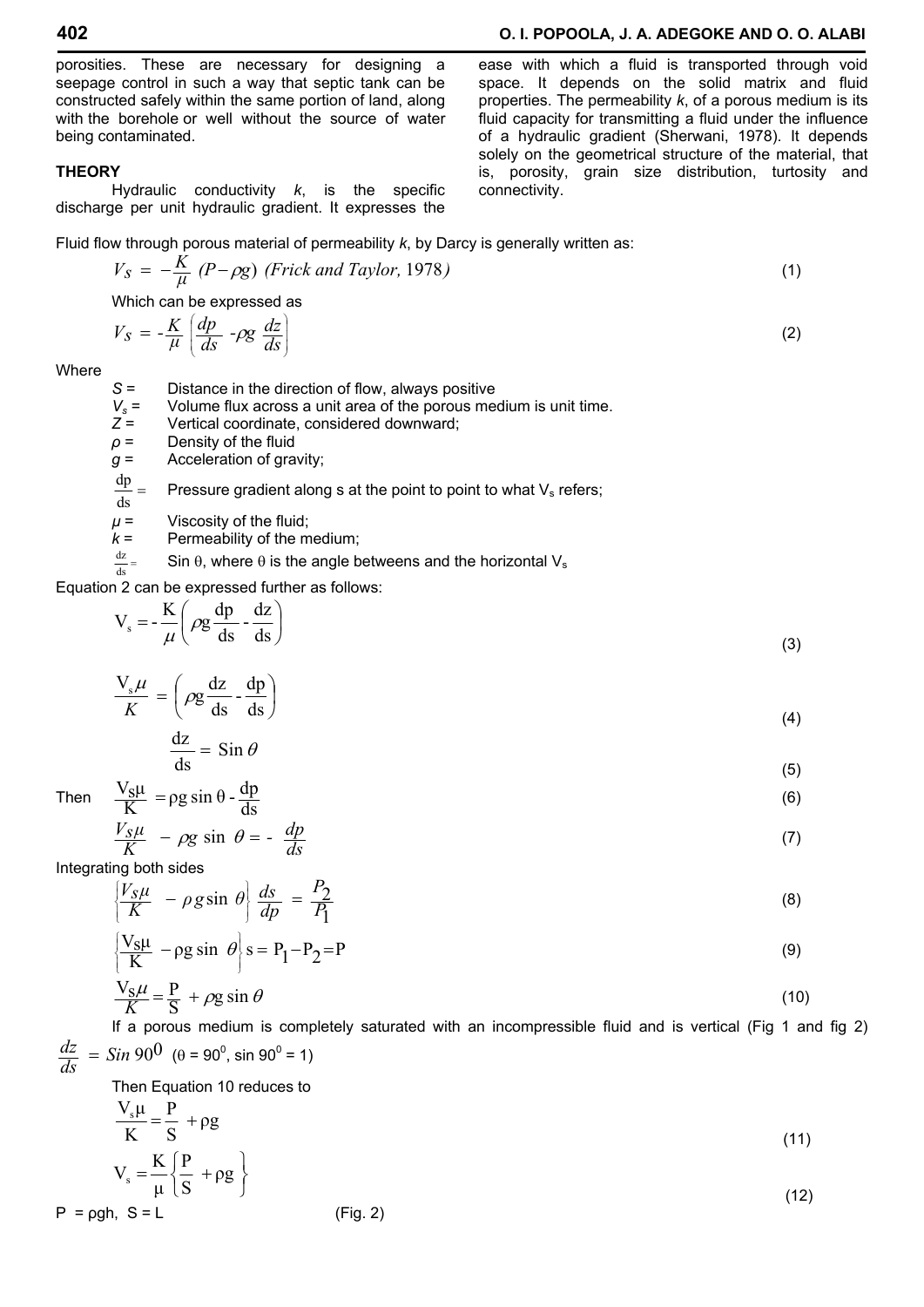$$
V_S = \frac{K}{\mu} \left\{ \frac{\rho g h}{S} + \rho \rho g \right\}
$$
  

$$
V_S = \frac{\rho g}{\mu} k \left\{ \frac{h}{L} + \rho g \right\}
$$
 (13)

But

$$
K = \frac{\rho g}{\mu} k
$$
 (Domenico *et al;* 2000) (15)

**Where** 

$$
K =
$$
 Hydroulic conduct (ms<sup>-1</sup>);  
 $k =$  Permeability (m<sup>2</sup>);

 $\mu$  = Viscosity of fluid (Nsm<sup>-2</sup>);  $\rho$  = Density of fluid (kgm<sup>-3</sup>) and

 $\mu_p$  = Kinematics viscosity (for water) = 1 x 10<sup>-6</sup> m<sup>2</sup>s<sup>-1</sup>





The hydraulic conductivity contains properties of both medium and fluid with units ms<sup>-1</sup> and characterizes the capacity of a medium to transmit water, whereas the permeability with units  $m^2$  characterizes the capacity of the medium to transmit any fluid. The two properties are related by Equ. (15).

By using equ. 15 in equ. 14 becomes

$$
V_{S} = k \left\{ \frac{h}{L} + 1 \right\}
$$
\n
$$
V_{S} = q = \frac{Q}{A} = k \left\{ \frac{h}{L} + 1 \right\}
$$
\n(Jacob and Arnold, 1990)\n(17)

**Where** 

 $Q =$  Volumetric flow rate (m<sup>3</sup> s<sup>-1</sup>);

 $A =$  Average cross-sectional area perpendicular to the line of flow (m<sup>2</sup>);

 $q =$  Volume flux (ms<sup>-1</sup>);

- *h* = Head constant (or hydraulic head) (m); and
- $L =$  Flow path length of sample (m).

Thus, equ. 17 can be written in simple form as

$$
q = k \left\{ \frac{h}{L} + i \right\}
$$
 (Childyal and Tripath, 1987) (18)

**Where** 

$$
i = \left\{\frac{h}{L} + 1\right\} =
$$
 Hydroaulic gradient.

 $q = K i$  (19)

while the volume flux q, is the volume of water flowing across a unit area of the porous medium in a unit of time along the flow path. It has the units velocity but it is not the velocity of the water in the pores because the matrix takes up some of the flow area. The average pore water velocity is termed the seepage velocity, *v* and is given as: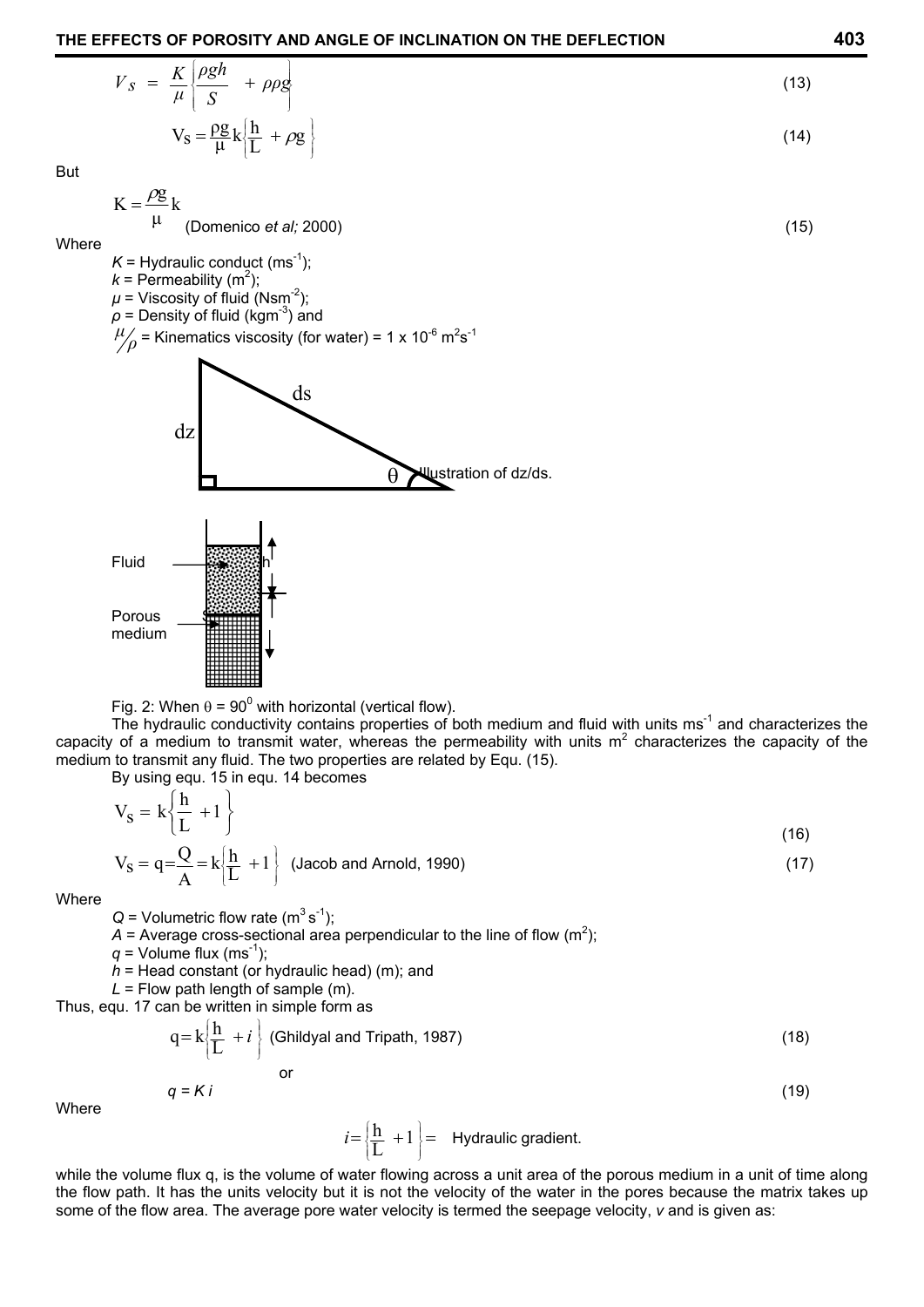$$
V = \frac{Q}{A\phi} = \frac{q}{\phi}
$$
 (Jacob and Arnold, 1990) (20)

Where

 $V =$  seepage velocity ( $ms^{-1}$ ),  $q$  = volume flux (ms<sup>-1</sup>) and  $\phi$  = porosity of the media.

The maximum pure velocity is a function of the pore geometry and cannot be easily predicted except for simple shapes. However, it can be determined in the laboratory by volumetric method.

#### **Flow through sections of more than one Permeability**

 In some instances, a great deal can be learned by studying seepage patterns in cross sections with soils of more than one permeability, such studies have revealed important shortcomings in some commonly accepted beliefs about seepage and drainage (Cedergreen, 1976).

 When water flows across a boundary between dissimilar soils, the flow line bend much in the way that light ray are deflected in passing from air into water or from air into glass. (Cedergreen, 1976). The law of conservation of energy forces all natural phenomena to take the line of least resistance. Thus, when water flows from a soil of high permeability into a material of lower permeability, the pattern develops in such a way that the flow remains in the more permeable material for the greatest possible distance. Likewise, if the flow is from a

*k*

material of low permeability into one of higher permeability, it deflects as soon as possible into the material of higher permeability (Cedergreen, 1976). To conserve energy water seeks the easiest paths to travel.

 Another way of looking at the behavior of seepage in sections with more than one permeability is the concept that, other factors being equal, the higher the permeability, the smaller the area referred to pass a given volume of water conversely, the lower the permeability, the greater the area required

 In relation to the amount of energy needed to force water through porous media, the higher the permeability, the lower the energy needed and vice versa. In seepage the rate of loss of energy is measured by the steepness of the hydraulic gradient, steep hydraulic gradient should be expected in the zones of low permeability and flats gradients, in zones of high permeability. (Cedergreen, 1976).

# **Deflection of Flow Lines Across Boundaries Between Soils of Different Permeabilities**

The way flow lines deflect when they cross the boundaries between soil of different permeabilities in shown in fig. 3. the flow lines bend to confirm to the following relationship.

$$
\frac{Tan\beta}{Tan\,\alpha} = \frac{k_1}{k_2} \tag{21}
$$

Simultaneously, the areas formed by the intersecting line either elongate or shorten, depending on the ratio of the two permeabilities, according to the following relationship;



Fig 3: Transfer conditions at boundaries between soils of different perm abilities. (After A. Casagrande, seepage Through Dams, 1937)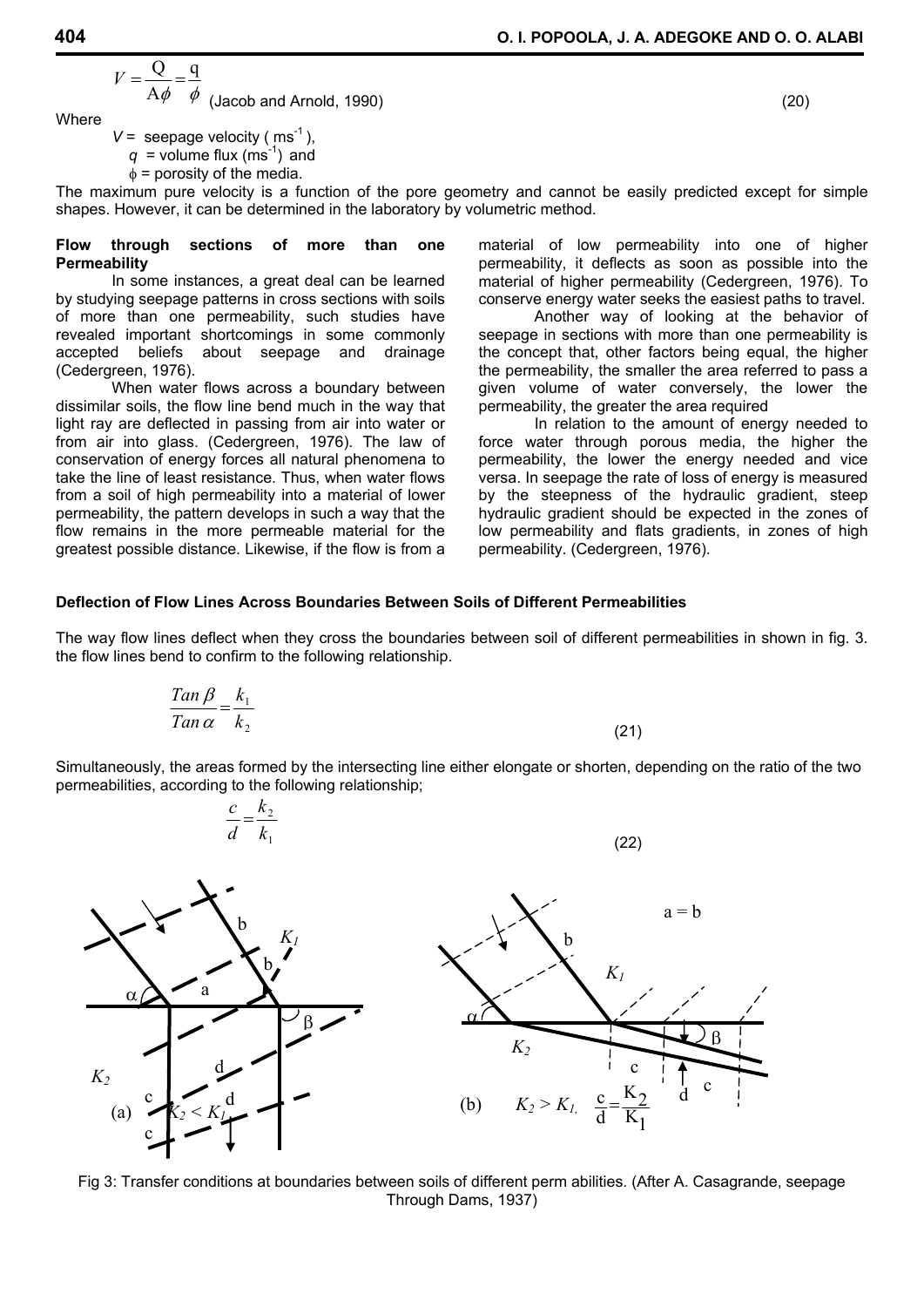### **THE EFFECTS OF POROSITY AND ANGLE OF INCLINATION ON THE DEFLECTION 405**

 In Fig 3a the second permeability is lower than the first hence shortened rectangles are formed in the second. In Fig. 3b second permeability is greater than the first, so elongated rectangles form in the second materials. The deflection relationship expressed by Eqn. 21 should be in mind, however, the change is the shapes of areas as expressed by Eqn. 22 is extremely useful, as it provides an exact check of the accuracy of flow nets for sections with more than one permeability.

 A similar explanation was given by Eagleman and Jamison in 1962 for soil layers of different texture. The illustration given was that if a finer textured soil layer overlying a coarser-textured layer (Fig .4), it.



Fig 4: Case A. Fig. 5: Case B. Fig. 6: Case C.

# **MATERIALS AND METHODS**

#### **Sample Preparation**

 Sand samples were collected from the riverbed of Rivers Zik and Ajibode within the University of Ibadan. Sizeable quantities of these samples were washed and rinsed in order to remove organic particles and unwanted grains and then brought to the laboratory. Thereafter, the sand samples were sun dried and later placed in an oven for 30minutes at temperature of  $120^{\circ}$ C. After, the samples were allowed to cool down, the stony particles and pepples were removed. Five different sieves of sizes 63, 150, 212, 300 and 425µm were used to sieve the available sand samples in order to obtain samples of different grain sizes.

#### **Determination of Porosity**

 The porosity of each sample was determined by volumetric approach. In the laboratory measurement of porosity, it is necessary to determine only two basic parameters (bulk volume and grain volume).

Bulk volume = grain volume + pore volume (23)  
Total porosity, 
$$
\varphi = \frac{Bulk \ volume - Grain \ volume}{Bulk \ volume}
$$
 (24)

$$
\varphi = \frac{Pore \, volume}{Bulk \, volume} \tag{25}
$$

 In this research, bulk and grain or matrix volume were determined volumetrically by measured 3ml of dried sand sample using a 10ml measuring cylinder. It was ensured that the measuring cylinder was tapped with a solid object and the sand inside get re-arranged and compacted before the value of the volume was

particularly if the boundary between the two layer is fairly sharp, will hold more water against drainage than if its underlain by material of its own texture (Fig. 5), or a finer-textured layer (Fig. 6). This is very noticeable if the coarser-textured layer is a sand, for there will be a sudden change of capillary conductivity at this junction. When the water lost its interstitial water, so water will only be able to leak out from the finer-texture soil very slowly because of the low capillary conductivity of the sand. It is evident form above explanation that the volume of water discharge can be affected by changes of texture vis-à-vis porosity in the profile below

- a = Coarser-textured soil layer
- b = finer-textured soil
- $\phi_1$  = Porosity of sample a
- $\phi_2$  = Porosity of sample b
- $\phi_1$  >  $\phi_2$

recorded. This is necessary in order to maintain steady volume. A similar measuring cylinder was half-filled with water and the volume was noted. The sand was then poured into the water and the final volume of the components of the cylinder (water and sand) is recorded.

Porosity can be determined as follows:

Volume of sand (bulk volume) = A (mL)  
\nVolume of water = B (mL)  
\nVolume of mixture of water and sand = C (mL)  
\nTherefore total porosity, 
$$
\varphi = \frac{Pore \, volume}{Bulk \, volume}
$$
 (26)

$$
= \qquad \varphi = \frac{\left(A+B\right)-C}{A} \left(mL\right) \tag{27}
$$

#### **Determination of Hydraulic Conductivity and Permeability**

 In an experimental set up in the laboratory, volume flux *q*, for each sample at different hydraulic gradients was determined. A saturated sand sample was transferred to the transparent cylindrical tube of cross-sectional area 2.69 x  $10^{-4}$ m<sup>2</sup> (Fig.5). To ascertain uniform compaction throughout the sample, the screened end was blocked so as to prevent the water passing through when the sample was being transferred. A continuous steady supply of water was fed through the sand sample samples of length *L* and at height *h* a hole was drilled, this enabled the height to be maintained, as excess water got drained through on overflow arrangement. The volume of water discharged *Q*, through the sample for a period of 60sec after steady state has been attained at constant head was measured by measuring cylinder. It must be noted that the length *L* was varied in order to obtain different hydraulic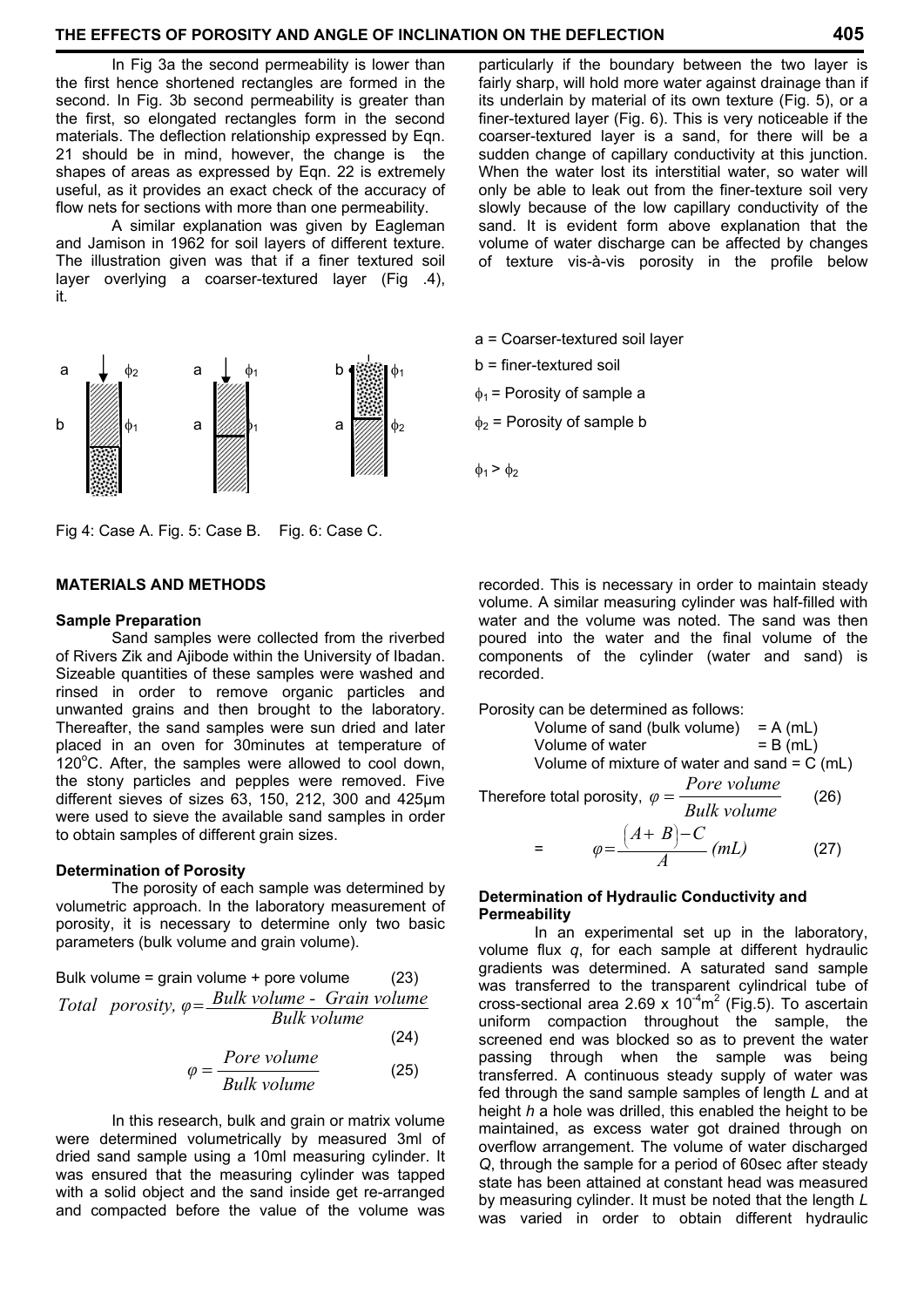gradients. Measurements were made at hydraulic gradients of *i* = 1.875, 3.750, 7.500, 15.000 and 30.000, for each sample. The results of there experiment were used to prepare plots of volume flux against hydraulic



gradient and the slop of the graph is hydraulic conductivity. The permeability was then computed by using Eqn. 15.



#### **Determination of Volume Flux at Different Angles of Inclination**

 The experimental set-up consisted of a big transparent cylindrical pipe 108.5cm long with radius 2.23cm as inlet pipe and five small equal transparent cylindrical pipes of length with radii 0.3cm as outlets (Fig. 6). Each of the outlet pipes was joined to the centre of the circular plastic plate on the top of the inlet pipe at different angles  $\theta$  of  $0^0$ ,  $20^0$ ,  $50^0$ ,  $70^0$  and  $90^0$  from the point normal or line. To serve as control experiment, water was allowed to flow through the empty inlet pipe and outlet pipe for a period of 60sec and the discharged volume of water at each outlet was collected and measured with measuring cylinder. This was done at different tilting angle or angle of inclination  $\theta$  of  $0^0$ ,  $5^0$ ,  $10^0$ ,  $15^0$  and  $20^0$ . Thereafter, the inlet pipe and outlet pipes were filled with the same sample at a time and the

volume of water discharged through this sample in each outlet was measured for different angle of inclination  $\alpha$ . This was repeated for other samples. Then, all the fire outlets were filled with the sample A of the lowest porosity while the inlet pipe was filled with another sample of different porosity. The volume of water discharge from each outlet was measured. This was done at different angle of inclination  $\alpha$  in order to know effect of angle of inclination on fluid flow rate for each sample. The sample in the inlet pipe was later changed in turn and the volume of water discharged from the outlets in different cases were collected and measured directly with measuring cylinder. The volume flux *q* (ms- $1)$  or specific discharge was then computed from the volumetric flow rate  $\overline{Q}$  (m<sup>3</sup>s<sup>-1</sup>) by dividing it with the cross-sectional area 2.83  $\times$  10<sup>-5</sup> m<sup>2</sup> of the outlet pipe.



Fig. 6: Experimental set up to determine volume flux at different angles of inclination.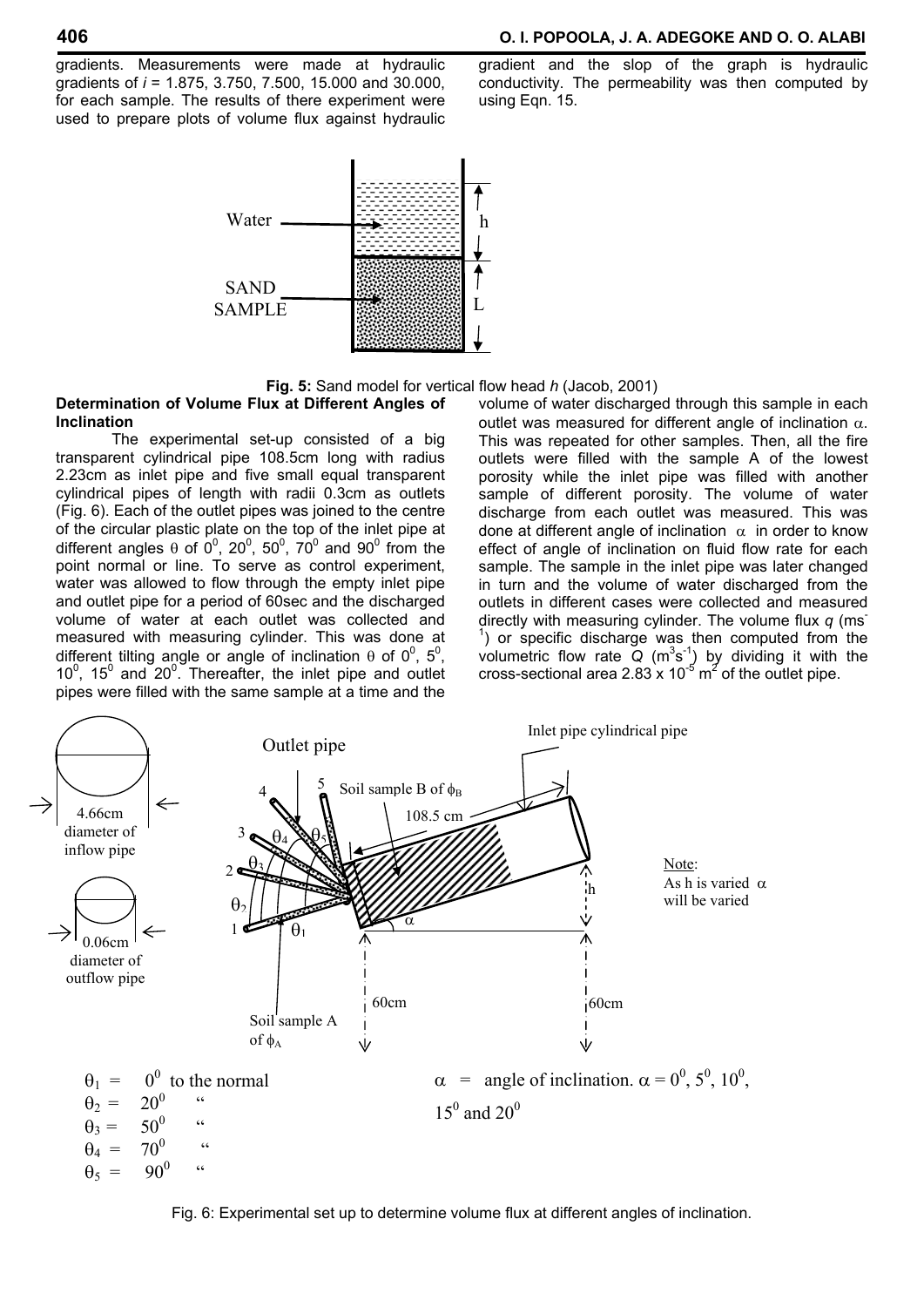| Table 1: Grain size, Porosity and Permeability of the samples. |                      |                   |                            |                     |           |                                        |                                                                                                   |                                                  |                      |                     |
|----------------------------------------------------------------|----------------------|-------------------|----------------------------|---------------------|-----------|----------------------------------------|---------------------------------------------------------------------------------------------------|--------------------------------------------------|----------------------|---------------------|
|                                                                |                      | Sample            |                            | Grain size (µm)     |           | Porosity                               |                                                                                                   |                                                  | Permeability $(m^2)$ |                     |
|                                                                | Α<br>B               |                   |                            | 63<br>150           |           | $0.250 \pm 0.010$<br>$0.333 \pm 0.020$ |                                                                                                   | $0.47 \times 10^{-11}$<br>$1.06 \times 10^{-11}$ |                      |                     |
|                                                                | С                    |                   |                            | 300                 |           |                                        | $0.364 \pm 0.001$                                                                                 | $1.16 \times 10^{-11}$                           |                      |                     |
|                                                                |                      | D                 |                            | 425                 |           |                                        | $0.420 \pm 0.001$                                                                                 | $3.23 \times 10^{-11}$                           |                      |                     |
|                                                                |                      |                   |                            |                     |           |                                        | Table 2: Volume of water discharge from outlet pipe at different angles of inclination $\alpha$ . |                                                  |                      |                     |
|                                                                | Angle of Inclination |                   |                            | Outlet 1            | Outlet 2  |                                        | Outlet 3                                                                                          | Outlet 4                                         | Outlet 5             | Total               |
|                                                                |                      | $\alpha$ (degree) |                            | (mL)                | (mL)      |                                        | (mL)                                                                                              | (mL)                                             | (mL)                 | (mL)                |
|                                                                | Case I               |                   | $\mathbf 0$<br>$\mathbf 5$ | 0<br>22.2           | 0<br>13.0 |                                        | 0<br>14.0                                                                                         | $\mathbf 0$<br>32.0                              | $\mathbf 0$<br>0.0   | $\mathbf 0$<br>81.2 |
|                                                                |                      |                   | 10                         | 31.2                | 24.2      |                                        | 26.0                                                                                              | 54.2                                             | 0.0                  | 135.6               |
|                                                                |                      |                   | 15                         | 65.4                | 32.6      |                                        | 22.2                                                                                              | 17.4                                             | 0.0                  | 137.6               |
|                                                                |                      |                   | 20                         | 88.0                | 69.0      |                                        | 21.4                                                                                              | 9.2                                              | 0.0                  | 187.6               |
|                                                                | Case II              |                   |                            |                     |           |                                        |                                                                                                   |                                                  |                      |                     |
|                                                                |                      | 0                 | 0                          | $\mathbf 0$         |           | 0                                      | $\pmb{0}$                                                                                         | 0                                                | $\pmb{0}$            |                     |
|                                                                |                      | 5                 | 6.4                        | 1.8                 |           | 0.6                                    | $\pmb{0}$                                                                                         | 0                                                | 8.8                  |                     |
|                                                                |                      | 10<br>15          | 8.0<br>12.0                | 6.2<br>6.8          |           | 2.2<br>2.6                             | $\pmb{0}$<br>0.4                                                                                  | 0<br>0.2                                         | 16.4<br>22           |                     |
|                                                                |                      | 20                | 15.0                       | 12.2                |           | 4.8                                    | 0.8                                                                                               | 0.6                                              | 33.4                 |                     |
|                                                                | Case III             |                   |                            |                     |           |                                        |                                                                                                   |                                                  |                      |                     |
|                                                                |                      | 0                 | 0                          | $\mathbf 0$         |           | 0                                      | 0                                                                                                 | 0                                                | 0<br>12.2            |                     |
|                                                                |                      | 5<br>10           | 8.4<br>12.0                | 2.2<br>8.0          |           | 1.6<br>6.8                             | 0<br>3.8                                                                                          | 0<br>2.8                                         | 33.4                 |                     |
|                                                                |                      | 15                | 17.0                       | 14.0                |           | 8.0                                    | 4.2                                                                                               | 3.2                                              | 46.4                 |                     |
|                                                                |                      | 20                | 24.0                       | 23.4                |           | 12.8                                   | 5.8                                                                                               | 4.6                                              | 70.6                 |                     |
|                                                                | Case IV              | $\pmb{0}$         | 0                          | $\pmb{0}$           |           | $\mathbf 0$                            | $\mathbf 0$                                                                                       | 0                                                | 0                    |                     |
|                                                                |                      | 5                 | 16.8                       | 5.2                 |           | 2.4                                    | 1.0                                                                                               | 0.8                                              | 26.2                 |                     |
|                                                                |                      | $10$              | 21.6                       | 15.2                |           | 8.4                                    | 6.4                                                                                               | 3.4                                              | 55.0                 |                     |
|                                                                |                      | 15                | 32.6                       | 26.2                |           | 15.0                                   | 6.8                                                                                               | 3.8                                              | 84.4                 |                     |
|                                                                | Case V               | 20                | 38.2                       | 42.4                |           | 16.2                                   | 7.2                                                                                               | 4.0                                              | 108                  |                     |
|                                                                |                      | 0                 | 0                          | $\pmb{0}$           |           | 0                                      | 0                                                                                                 |                                                  | 0                    | 0                   |
|                                                                |                      | 5                 | 17.2                       | 5.8                 |           | 2.8                                    | 1.8                                                                                               |                                                  | 1.4                  | 29                  |
|                                                                |                      | 10<br>15          | 22.0<br>32.8               | 16.0<br>28.2        |           | 9.2<br>18.0                            | 8.2<br>8.8                                                                                        |                                                  | 3.8<br>4.6           | 59.2<br>92.4        |
|                                                                |                      | 20                | 40.4                       | 52.0                |           | 17.0                                   | 9.8                                                                                               |                                                  | 5.2                  | 124.4               |
|                                                                | Case VI              |                   |                            |                     |           |                                        |                                                                                                   |                                                  |                      |                     |
|                                                                |                      | $\pmb{0}$<br>5    | 0<br>6.8                   | $\mathbf 0$<br>2.8  |           | 0<br>0.8                               | 0<br>0.0                                                                                          |                                                  | 0<br>0               | 0<br>10.4           |
|                                                                |                      | 10                | 8.2                        | 6.4                 |           | 3.2                                    | 0.0                                                                                               |                                                  | 0                    | 17.8                |
|                                                                |                      | 15                | 8.8                        | 8.2                 |           | 6.0                                    | 1.8                                                                                               |                                                  | 0                    | 24.8                |
|                                                                |                      | 20                | 19.4                       | 18.6                |           | 7.6                                    | 4.2                                                                                               |                                                  | 0                    | 49.8                |
|                                                                | Case VII             | 0                 | 0                          | $\mathbf 0$         |           | 0                                      | $\pmb{0}$                                                                                         | 0                                                |                      | 0                   |
|                                                                |                      | 5                 | 10.6                       | 3.2                 |           | 1.6                                    | 0.0                                                                                               | 0                                                |                      | 15.4                |
|                                                                |                      | 10                | 15.4                       | 7.8                 |           | 4.8                                    | 0.2                                                                                               | $\pmb{0}$                                        |                      | 28.2                |
|                                                                |                      | 15<br>20          | 21.2<br>26.2               | 12.6<br>21.6        |           | 10.4<br>12.4                           | 2.2<br>5.2                                                                                        | 0<br>0                                           |                      | 46.4<br>65.4        |
|                                                                | Case VIII            |                   |                            |                     |           |                                        |                                                                                                   |                                                  |                      |                     |
|                                                                |                      | $\pmb{0}$         | $\mathbf 0$                | $\mathsf{O}\xspace$ |           | 0                                      | $\pmb{0}$                                                                                         | 0                                                |                      | $\pmb{0}$           |
|                                                                |                      | 5                 | 13.4                       | 4.0                 |           | 2.2                                    | 0.0                                                                                               | $\pmb{0}$                                        |                      | 19.6                |
|                                                                |                      | 10<br>15          | 18.8<br>28.6               | 9.0<br>14.6         |           | 7.4<br>12.0                            | 0.4<br>4.2                                                                                        | $\pmb{0}$<br>0                                   |                      | 35.6<br>59.4        |
|                                                                |                      | 20                | 30.4                       | 23.4                |           | 14.2                                   | 6.4                                                                                               | 0                                                |                      | 74.4                |
|                                                                |                      |                   |                            |                     |           |                                        |                                                                                                   |                                                  |                      |                     |
|                                                                | Case IX              |                   |                            |                     |           |                                        |                                                                                                   |                                                  |                      |                     |
|                                                                |                      | 0                 | 0                          | 0                   |           | 0                                      | 0                                                                                                 | 0                                                |                      | 0                   |
|                                                                |                      | 5                 | 0.0                        | 1.4                 |           | 1.6                                    | 1.0                                                                                               | 0.2                                              |                      | 4.0                 |
|                                                                |                      | 10<br>15          | 0.2<br>0.6                 | 3.6<br>4.2          |           | 4.8<br>7.4                             | 1.2<br>2.4                                                                                        | 0.4<br>0.8                                       |                      | 10.2<br>15.4        |
|                                                                |                      |                   |                            |                     |           |                                        |                                                                                                   |                                                  |                      |                     |

# **THE EFFECTS OF POROSITY AND ANGLE OF INCLINATION ON THE DEFLECTION 407**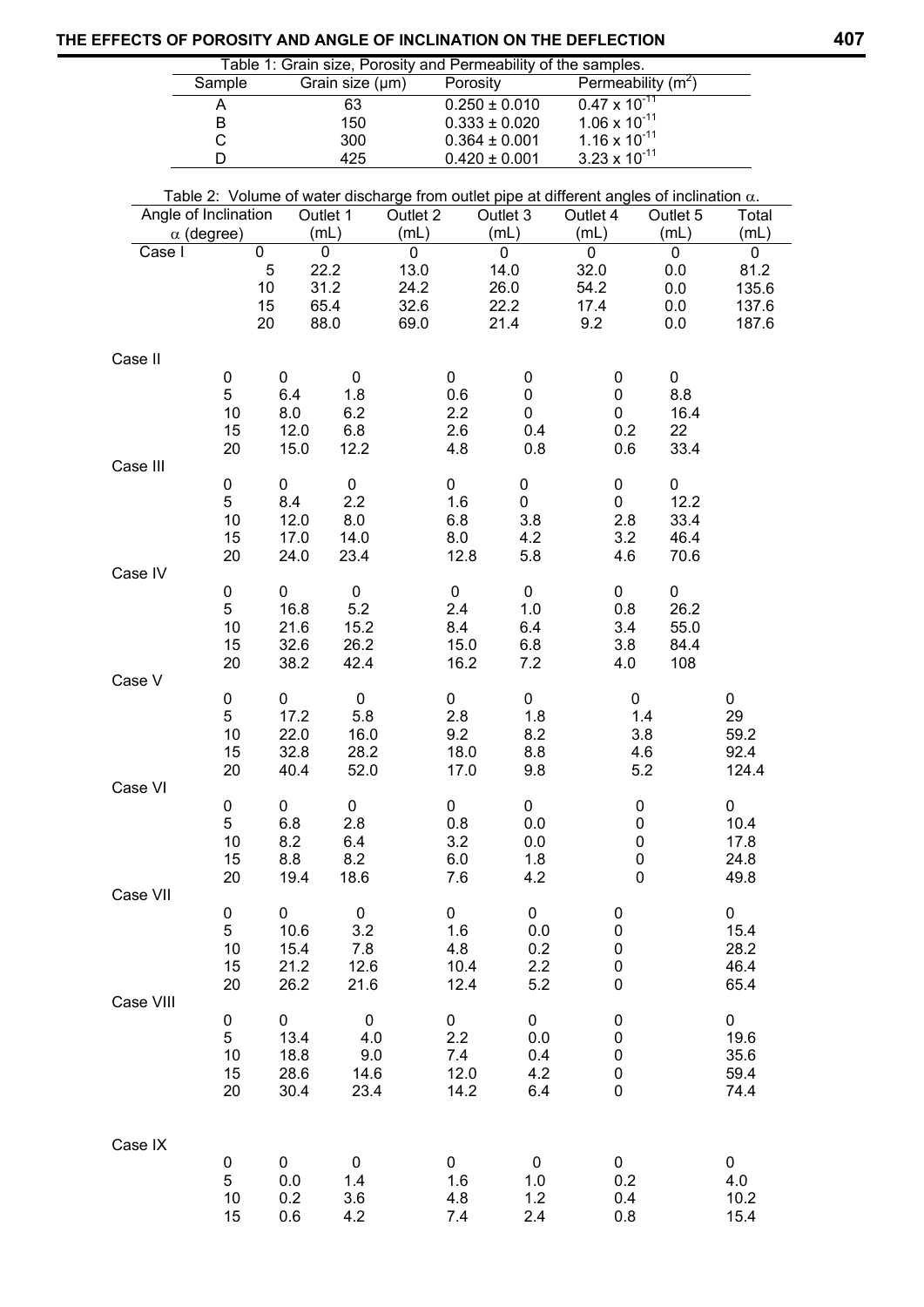|         | 20 | 0.8         | 2.8 | 8.8         | 5.2         | 1.2  | 18.8 |
|---------|----|-------------|-----|-------------|-------------|------|------|
| Case X  |    |             |     |             |             |      |      |
|         | 0  | 0           | 0   | $\Omega$    | $\mathbf 0$ | 0    | 0    |
|         | 5  | 0.4         | 1.2 | 1.8         | 1.8         | 0.6  | 5.8  |
|         | 10 | 0.6         | 1.4 | 5.0         | 4.8         | 0.8  | 12.6 |
|         | 15 | 1.0         | 1.4 | 7.8         | 7.6         | 1.2  | 19.0 |
|         | 20 | 1.2         | 1.2 | 9.2         | 8.4         | 2.4  | 22.4 |
| Case XI |    |             |     |             |             |      |      |
|         | 0  | $\mathbf 0$ | 0   | $\mathbf 0$ | 0           | 0    | 0    |
|         | 5  | 0.8         | 1.0 | 2.0         | 2.2         | 1.2  | 7.2  |
|         | 10 | 1.6         | 1.6 | 5.2         | 5.8         | 1.6  | 15.8 |
|         | 15 | 1.8         | 2.0 | 8.2         | 8.6         | 2.0  | 22.6 |
|         | 20 | 2.4         | 2.6 | 2.2         | 11.6        | 10.4 | 29.2 |

Note:

Case I: The inlet pipe and outlet pipes were free of porous material (or empty)

Case II: The inlet pipe and outlet pipes were filled with sample A.

Case III: The inlet pipe and outlet pipes were filled with sample B.

Case IV: The inlet pipe and outlet pipes were filled with sample C.

Case V: The inlet pipe and outlet pipes were filled with sample D.

 Case VI: The inlet pipe was filled with sample B and outlets pipes were filled with sample A. Case VII: The inlet pipe was filled with sample C and outlet pipes were filled with sample A. Case VIII: The inlet pipe was filled with sample D and outlet pipes were filled with sample A. Case IX: The inlet pipe was filled with sample A and outlet pipes were filled with sample B. Case X: The inlet pipe was filled with sample A and outlet pipes were filled with sample C. Case XI: The inlet pipe was filled with sample A and outlet pipes were filled with sample D. Outlet 1:  $0^{\circ}$  from the normal

Outlet 2:  $20^{\circ}$  from the normal

Outlet 3:  $50^{\circ}$  from the normal

Outlet 4:  $70^{\circ}$  from the normal

Outlet 5:  $90^{\circ}$  from the normal

| Angle of<br>Inclination | Outlet 1                        | Outlet 2 Outlet 3<br>$Q$ x 10 <sup>-6</sup> Q x 10 <sup>-6</sup> Q x 10 <sup>-6</sup> Q x 10 <sup>-6</sup> Q x 10 |               | Outlet 4<br>$-6$ | Outlet 5      |             |
|-------------------------|---------------------------------|-------------------------------------------------------------------------------------------------------------------|---------------|------------------|---------------|-------------|
| $\alpha$ (degree)       | $(m^{3}s^{-1})$ $(m^{3}s^{-1})$ |                                                                                                                   | $(m^3s^{-1})$ | $(m^3s^{-1})$    | $(m^3s^{-1})$ |             |
| Case 1                  |                                 |                                                                                                                   |               |                  |               |             |
| 0                       | $\mathbf 0$                     | $\pmb{0}$                                                                                                         | 0             | $\pmb{0}$        |               | $\mathbf 0$ |
| 5                       | 0.3700                          | 0.2167                                                                                                            | 0.2333        | 0.5333 0         |               | 0           |
| 10                      | 0.5200                          | 0.4033                                                                                                            | 0.4333        | 0.9033 0         |               | 0           |
| 15                      | 0.9000                          | 0.5433                                                                                                            | 0.3700        | $0.2900$ 0       |               | $\pmb{0}$   |
| 20                      | 1.4667                          | 1.1500                                                                                                            | 0.3567        | 0.1533 0         |               | $\mathbf 0$ |
| Case II                 |                                 |                                                                                                                   |               |                  |               |             |
| 0                       | 0                               | 0                                                                                                                 | 0             | $\mathbf 0$      |               | 0           |
| 5                       | 0.1067                          | 0.0300                                                                                                            | 0.0100        | 0                |               | 0           |
| 10                      | 0.1333                          | 0.1033                                                                                                            | 0.0367        | $\mathbf 0$      |               | 0           |
| 15                      | 0.2000                          | 0.1133                                                                                                            | 0.0433        | 0.0067           |               | 0.033       |
| 20                      | 0.2500                          | 0.2033                                                                                                            | 0.0800        | 0.0133           |               | 0.0100      |
| Case III                |                                 |                                                                                                                   |               |                  |               |             |
| 0                       | 0                               | 0                                                                                                                 | 0             | 0                |               | 0           |
| 5                       | 0.1400                          | 0.0367                                                                                                            | 0.0267        | 0                |               | 0           |
| 10                      | 0.2000                          | 0.1333                                                                                                            | 0.1133        | 0.0633           |               | 0.0467      |
| 15                      | 0.2833                          | 0.2333                                                                                                            | 0.1333        | 0.0700           |               | 0.0533      |
| 20                      | 0.4000                          | 0.3900                                                                                                            | 0.2133        | 0.0967           |               | 0.0767      |
| Case IV                 |                                 |                                                                                                                   |               |                  |               |             |
| 0                       | 0                               | $\mathbf 0$                                                                                                       | 0             | $\mathbf 0$      |               | 0           |
| 5                       | 0.2800                          | 0.0867                                                                                                            | 0.0400        | 0.0167           |               | 0.0133      |
| 10                      | 0.3600                          | 0.2533                                                                                                            | 0.1400        | 0.1067           |               | 0.0567      |
| 15                      | 0.5433                          | 0.4367                                                                                                            | 0.2500        | 0.1333           |               | 0.0633      |
| 20                      | 0.6366                          | 0.7067                                                                                                            | 0.2700        | 0.1200           |               | 0.0667      |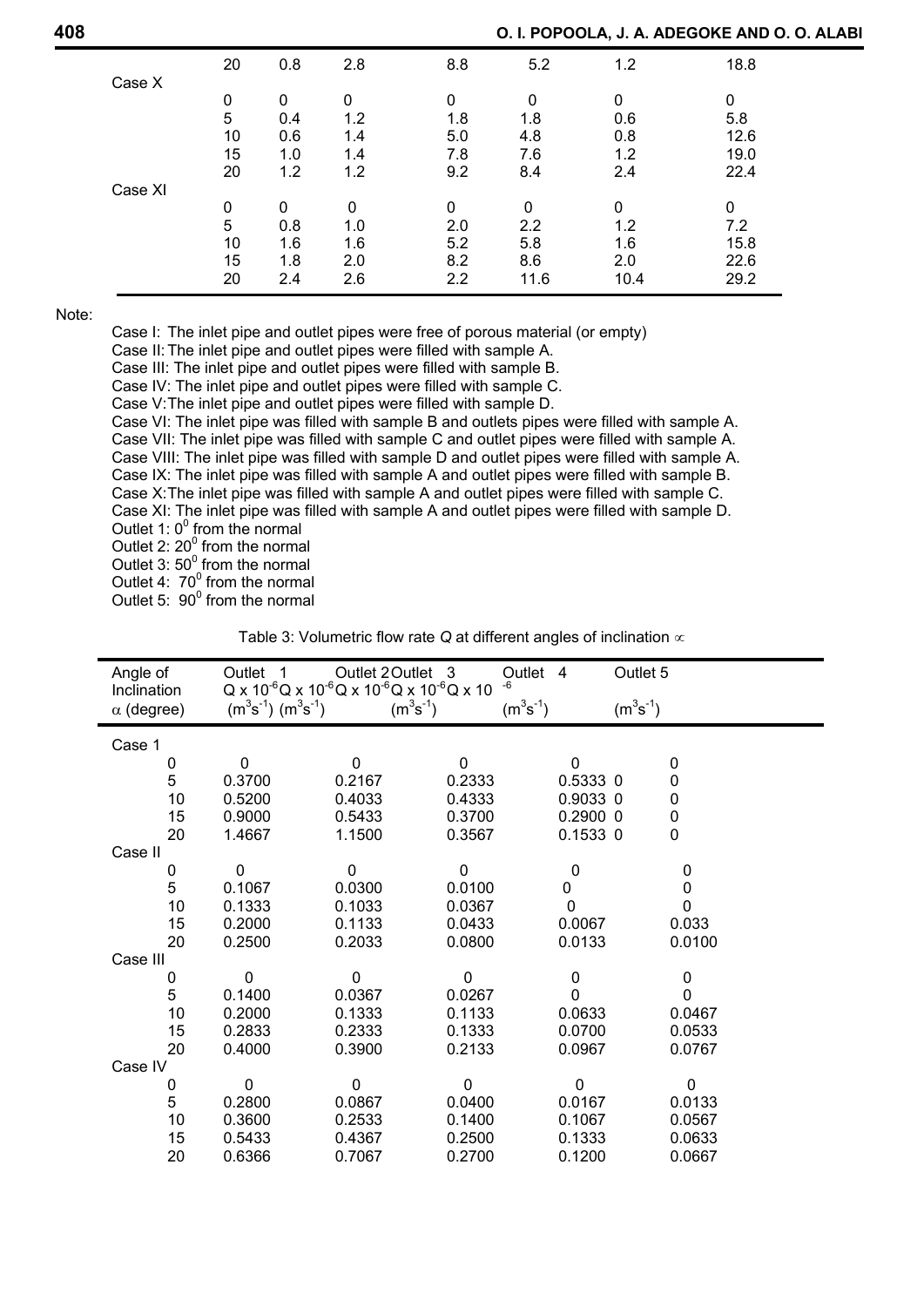| THE EFFECTS OF POROSITY AND ANGLE OF INCLINATION ON THE DEFLECTION |                     |                   |                                                              |                                                                  |             | 409 |
|--------------------------------------------------------------------|---------------------|-------------------|--------------------------------------------------------------|------------------------------------------------------------------|-------------|-----|
| Case V                                                             |                     |                   |                                                              |                                                                  |             |     |
| 0                                                                  | $\mathbf{0}$        | $\overline{0}$    | $\overline{0}$                                               | $\overline{0}$                                                   | $\mathbf 0$ |     |
| 5                                                                  | 0.2867              | 0.0967            | 0.0467                                                       | 0.0300                                                           | 0.0233      |     |
| 10                                                                 | 0.3667              | 0.2667            | 0.5333                                                       | 0.1367                                                           | 0.0633      |     |
| 15                                                                 | 0.5467              | 0.4700            | 0.3000                                                       | 0.1467                                                           | 0.0767      |     |
| 20                                                                 | 0.6733              | 0.8667            | 0.2833                                                       | 0.1633                                                           | 0.0867      |     |
| Case VI                                                            |                     |                   |                                                              |                                                                  |             |     |
| 0                                                                  | $\mathbf{0}$        | $\mathbf{0}$      | $\mathbf 0$                                                  | 0                                                                | 0           |     |
| 5                                                                  | 0.1133              | 0.0467            | 0.0133                                                       | 0                                                                | 0           |     |
| 10                                                                 | 0.1367              | 0.1067            | 0.0533                                                       | 0                                                                | 0           |     |
| 15                                                                 | 0.1467              | 0.1367            | 0.1000                                                       | 0.0300                                                           | 0           |     |
| 20                                                                 | 0.3233              | 0.3100            | 0.1267                                                       | 0.0700                                                           | 0           |     |
| Case VII                                                           |                     |                   |                                                              |                                                                  |             |     |
| $\mathbf 0$                                                        | $\mathbf 0$         | $\overline{0}$    | $\mathbf 0$                                                  | $\mathbf{0}$                                                     | $\pmb{0}$   |     |
| 5                                                                  | 0.1767              | 0.0533            | 0.0267                                                       | $\mathbf 0$                                                      | $\pmb{0}$   |     |
| 10                                                                 | 0.2567              | 0.1300            | 0.0800                                                       | 0.0033                                                           | $\pmb{0}$   |     |
| 15                                                                 | 0.3533              | 0.2100            | 0.1733                                                       | 0.0367                                                           | 0           |     |
| 20                                                                 | 0.4367              | 0.3600            | 0.2067                                                       | 0.0867                                                           | 0           |     |
| Case VIII                                                          |                     |                   |                                                              |                                                                  |             |     |
| 0                                                                  | 0                   | $\mathbf 0$       | 0                                                            | 0                                                                | 0           |     |
| 5                                                                  | 0.2233              | 0.0667            | 0.0367                                                       | $\mathbf{0}$                                                     | 0           |     |
| 10                                                                 | 0.3133              | 0.1500            | 0.1233                                                       | 0.0067                                                           | 0           |     |
| 15                                                                 | 0.4767              | 0.2433            | 0.2000                                                       | 0.0700                                                           | 0           |     |
| 20                                                                 | 0.5067              | 0.3900            | 0.2367                                                       | 0.0667                                                           | 0           |     |
| Case IX                                                            |                     |                   |                                                              |                                                                  |             |     |
| 0                                                                  | $\mathbf 0$         | $\overline{0}$    | $\mathbf{0}$                                                 | $\mathbf 0$                                                      | $\mathbf 0$ |     |
| 5                                                                  | $\mathbf{0}$        | 0.0233            | 0.0267                                                       | 0.0167                                                           | 0.0033      |     |
| 10                                                                 | 0.0033              | 0.0600            | 0.0800                                                       | 0.0200                                                           | 0.0067      |     |
| 15                                                                 | 0.0100              | 0.0700            | 0.1233                                                       | 0.0400                                                           | 0.0133      |     |
| 20                                                                 | 0.0133              | 0.0467            | 0.1467                                                       | 0.0867                                                           | 0.0200      |     |
| Case X                                                             |                     |                   |                                                              |                                                                  |             |     |
| 0                                                                  | 0                   | $\overline{0}$    | $\mathbf 0$                                                  | $\mathbf{0}$                                                     | $\mathbf 0$ |     |
| 5                                                                  | 0.0067              | 0.0200            | 0.0300                                                       | 0.300                                                            | 0.0100      |     |
| 10                                                                 | 0.0100              | 0.233             | 0.0833                                                       | 0.0800                                                           | 0.0133      |     |
| 15                                                                 | 0.0167              | 0.0233            | 0.1300                                                       | 0.1267                                                           | 0.0200      |     |
| 20                                                                 | 0.0200              | 0.0400            | 0.1533                                                       | 0.1400                                                           | 0.0200      |     |
| Case XI                                                            |                     |                   |                                                              |                                                                  |             |     |
| $\overline{0}$                                                     | $\overline{0}$      | $\overline{0}$    | $\mathbf{0}$                                                 | $\overline{0}$                                                   | 0           |     |
| 5                                                                  | 0.0133              | 0.0167            | 0.0333                                                       | 0.367                                                            | 0.0200      |     |
| 10                                                                 | 0.0267              | 0.0267            | 0.0867                                                       | 0.0967                                                           | 0.0267      |     |
| 15                                                                 | 0.0300              | 0.0333            | 0.1367                                                       | 0.1433                                                           | 0.0333      |     |
| 20                                                                 | 0.0400              | 0.0433            | 0.1733                                                       | 0.1933                                                           | 0.0367      |     |
|                                                                    |                     |                   |                                                              |                                                                  |             |     |
|                                                                    |                     |                   |                                                              |                                                                  |             |     |
|                                                                    |                     |                   |                                                              | Table 4: Volume flux at different angles of inclination $\alpha$ |             |     |
| Angle of                                                           | Outlet<br>1         | Outlet 2 Outlet 3 |                                                              | Outlet 4 Outlet 5                                                |             |     |
| Inclination                                                        | -6<br>$q \times 10$ |                   | $q \times 10^{-6}$ q x $10^{-6}$ q x $10^{-6}$ q x $10^{-6}$ |                                                                  |             |     |
| $\alpha$ (degree)                                                  | $(ms^{-1})$         | $(ms^{-1})$       | $(ms^{-1})$                                                  | $(ms^{-1})$                                                      | $(ms^{-1})$ |     |
|                                                                    |                     |                   |                                                              |                                                                  |             |     |
| Case I                                                             |                     |                   |                                                              |                                                                  |             |     |
| $\pmb{0}$                                                          | $\pmb{0}$           | $\pmb{0}$         | $\pmb{0}$                                                    | $\pmb{0}$                                                        | 0           |     |
| 5                                                                  | 0.1307              | 0.0766            | 0.0824                                                       | 0.1884                                                           | 0           |     |
| 10                                                                 | 0.1837              | 0.1425            | 0.1531                                                       | 0.3192                                                           | 0           |     |
| 15                                                                 | 0.3852              | 0.1920            | 0.1307                                                       | 0.1025                                                           | 0           |     |
| 20                                                                 | 0.5183              | 0.4064            | 0.1260                                                       | 0.0542                                                           | 0           |     |
| Case II                                                            |                     |                   |                                                              |                                                                  |             |     |
| 0                                                                  | 0                   | $\mathbf 0$       | $\pmb{0}$                                                    | $\boldsymbol{0}$                                                 | 0           |     |
| 5                                                                  | 0.0377              | 0.0106            | 0.0035                                                       | 0                                                                | $\pmb{0}$   |     |
| 10                                                                 | 0.0471              | 0.0356            | 0.0130                                                       | $\pmb{0}$                                                        | 0           |     |
| 15                                                                 | 0.0707              | 0.0400            | 0.0153                                                       | 0.0024                                                           | 0.0012      |     |
| 20                                                                 | 0.0883              | 0.0718            | 0.0283                                                       | 0.0050                                                           | 0.0035      |     |
| Case III                                                           |                     |                   |                                                              |                                                                  |             |     |
| 0                                                                  | $\mathbf 0$         | $\pmb{0}$         | $\mathbf 0$                                                  | $\pmb{0}$                                                        | $\pmb{0}$   |     |
| 5                                                                  | 0.0495              | 0.0130            | 0.0094                                                       | $\pmb{0}$                                                        | $\mathbf 0$ |     |
| 10                                                                 | 0.0707              | 0.0471            | 0.0400                                                       | 0.0224                                                           | 0.0165      |     |

,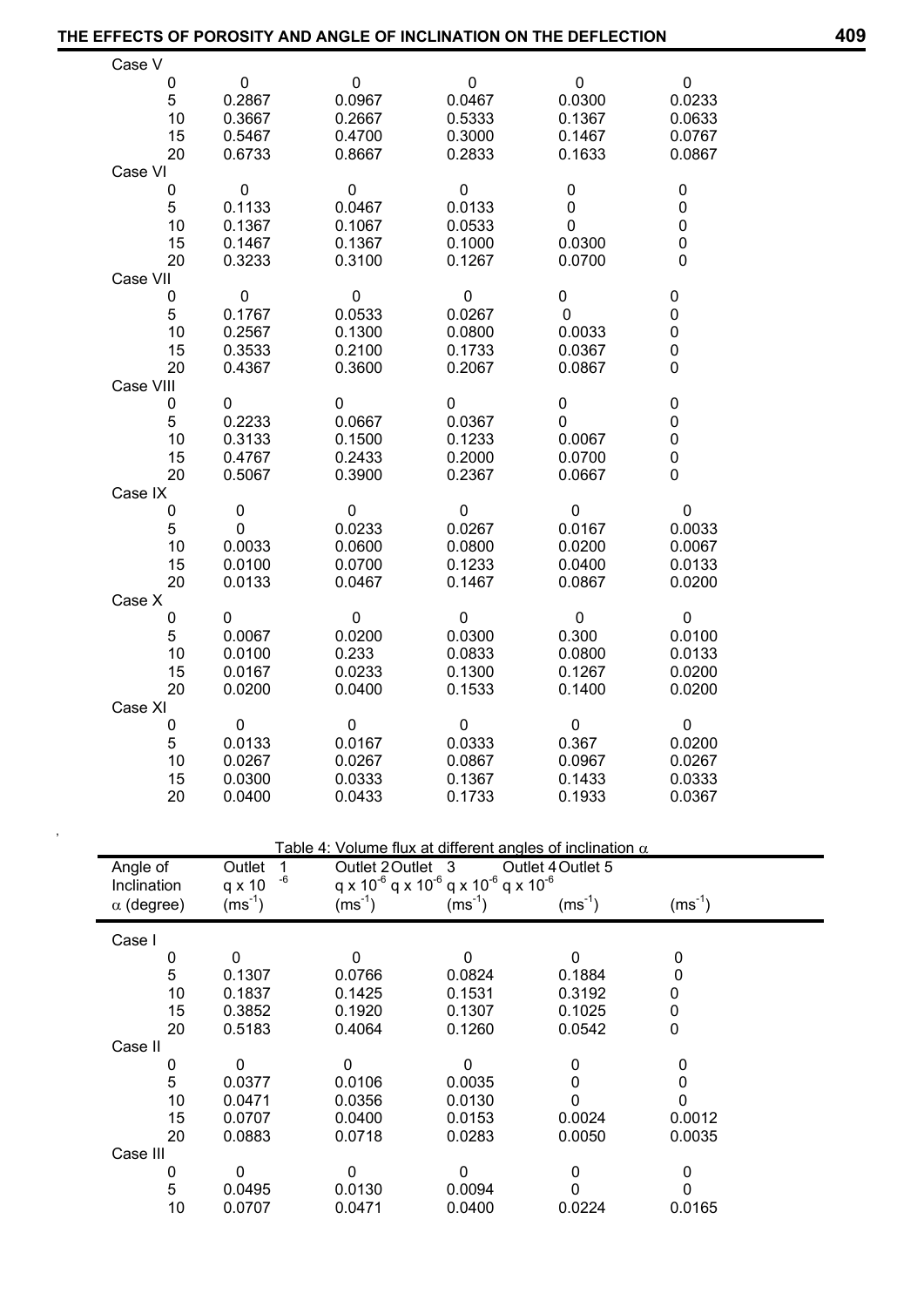| 15        | 0.1001      | 0.0824      | 0.0471      | 0.0247      | 0.0188      |  |
|-----------|-------------|-------------|-------------|-------------|-------------|--|
| 20        | 0.1413      | 0.1378      | 0.0754      | 0.0342      | 0.0271      |  |
| Case IV   |             |             |             |             |             |  |
| 0         | 0           | $\mathbf 0$ | $\mathbf 0$ | $\mathbf 0$ | $\mathbf 0$ |  |
| 5         | 0.0989      | 0.0306      | 0.0141      | 0.0059      | 0.0047      |  |
| 10        | 0.1272      | 0.0895      | 0.0495      | 0.0377      | 0.0200      |  |
| 15        | 0.1920      | 0.1543      | 0.0883      | 0.0471      | 0.0224      |  |
| 20        | 0.2249      | 0.2497      | 0.0954      | 0.0424      | 0.0236      |  |
| Case V    |             |             |             |             |             |  |
| 0         | $\mathbf 0$ | $\pmb{0}$   | $\pmb{0}$   | $\mathbf 0$ | $\mathbf 0$ |  |
| 5         | 0.1013      | 0.0342      | 0.0165      | 0.0106      | 0.0082      |  |
| 10        | 0.1296      | 0.0942      | 0.1884      | 0.0483      | 0.0224      |  |
| 15        | 0.1932      | 0.1661      | 0.1060      | 0.0518      | 0.0271      |  |
| 20        |             |             |             |             |             |  |
|           | 0.2379      | 0.3063      | 0.1001      | 0.0577      | 0.0306      |  |
| Case VI   |             |             |             |             |             |  |
| 0         | 0           | $\mathbf 0$ | 0           | $\mathbf 0$ | 0           |  |
| 5         | 0.0400      | 0.0165      | 0.0047      | 0           | 0           |  |
| 10        | 0.0483      | 0.0377      | 0.0188      | $\mathbf 0$ | 0           |  |
| 15        | 0.0518      | 0.0483      | 0.0353      | 0.0106      | 0           |  |
| 20        | 0.1142      | 0.1095      | 0.448       | 0.0247      | 0           |  |
| Case VII  |             |             |             |             |             |  |
| 0         | $\mathbf 0$ | $\mathbf 0$ | $\mathbf 0$ | $\pmb{0}$   | $\pmb{0}$   |  |
| 5         | 0.0624      | 0.0188      | 0.0094      | 0           | $\pmb{0}$   |  |
| 10        | 0.0907      | 0.0459      | 0.0283      | 0.0012      | $\pmb{0}$   |  |
| 15        | 0.1248      | 0.0742      | 0.0612      | 0.0130      | 0           |  |
| 20        | 0.1543      | 0.1272      | 0.0730      | 0.0306      | 0           |  |
| Case VIII |             |             |             |             |             |  |
| 0         | 0           | 0           | 0           | 0           | 0           |  |
| 5         | 0.0789      | 0.0236      | 0.0130      | 0           | 0           |  |
| 10        | 0.1107      | 0.0530      | 0.0436      | 0.0024      | 0           |  |
| 15        | 0.1684      | 0.0860      | 0.0707      | 0.0247      | 0           |  |
| 20        | 0.1790      | 0.1398      | 0.0836      | 0.0836      | 0           |  |
| Case IX   |             |             |             |             |             |  |
| 0         | 0           | $\mathbf 0$ | 0           | $\mathbf 0$ | $\pmb{0}$   |  |
| 5         | 0           | 0.0082      | 0.0094      | 0.0059      | 0.0012      |  |
| 10        | 0.0012      | 0.0212      | 0.0283      | 0.0071      | 0.0024      |  |
| 15        | 0.0035      | 0.0247      | 0.0436      | 0.0141      | 0.0047      |  |
| 20        | 0.0047      | 0.0165      | 0.0518      | 0.0306      | 0.0071      |  |
| Case X    |             |             |             |             |             |  |
| 0         | 0           | $\mathbf 0$ | $\pmb{0}$   | $\pmb{0}$   | $\pmb{0}$   |  |
| 5         | 0.0024      | 0.0071      | 0.0106      | 0.0106      | 0.0035      |  |
| 10        | 0.0035      | 0.0082      | 0.0294      | 0.0283      | 0.0067      |  |
| 15        | 0.0059      | 0.0082      | 0.0459      | 0.0448      | 0.0071      |  |
| 20        | 0.0071      | 0.0071      | 0.0542      | 0.0495      | 0.0141      |  |
| Case XI   |             |             |             |             |             |  |
| 0         | $\mathbf 0$ | $\mathbf 0$ | 0           | $\mathbf 0$ | $\pmb{0}$   |  |
| 5         | 0.0047      | 0.0059      | 0.0118      | 0.0130      | 0.0071      |  |
| 10        | 0.0094      | 0.0094      | 0.0306      | 0.0342      | 0.0094      |  |
| 15        | 0.0106      | 0.0118      | 0.0483      | 0.0506      | 0.0118      |  |
| 20        | 0.0141      | 0.0153      | 0.0130      | 0.0683      | 0.0612      |  |
|           |             |             |             |             |             |  |

|  | Table 5: Angle of inclination and volume flux for case XI when $\theta$ =70 $^{\circ}$ |  |  |
|--|----------------------------------------------------------------------------------------|--|--|
|  |                                                                                        |  |  |

| Angle of inclination $\alpha$<br>(deg) | Volume flux<br>q x $10^{-1}$ (ms <sup>-1</sup> ) |
|----------------------------------------|--------------------------------------------------|
|                                        |                                                  |
| 5                                      | 0.0130                                           |
| 10                                     | 0.0342                                           |
| 15                                     | 0.0506                                           |
| 20                                     | 0.0683                                           |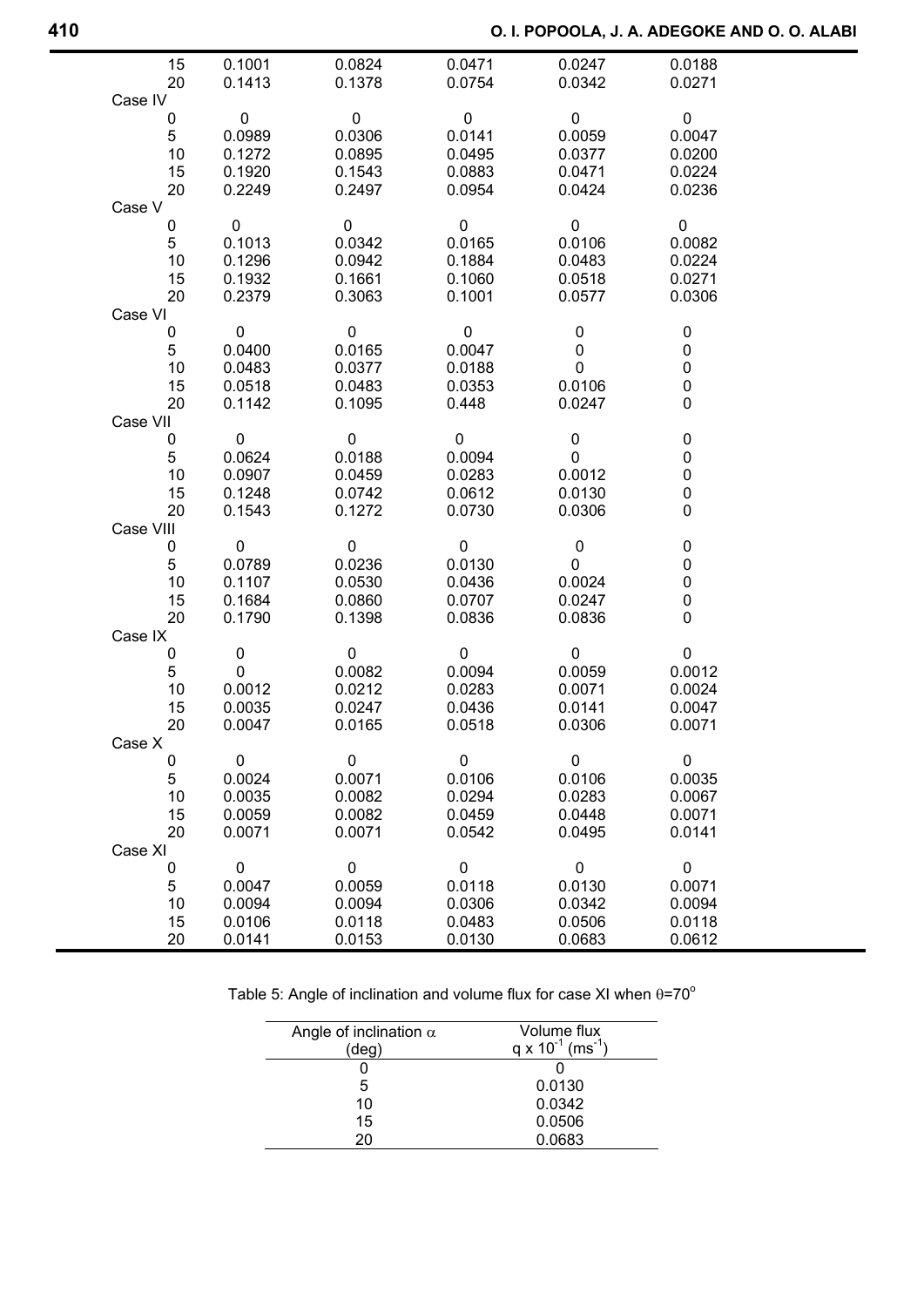Table 6: Volume flux for various outlet for case XI,  $\propto$ =20<sup>0</sup> porosity difference and  $\Phi_d$ = 0.083 (AB)

| Outlet     | Volume flux                            |
|------------|----------------------------------------|
| (deq)<br>θ | $q \times 10^{-1}$ (ms <sup>-1</sup> ) |
|            | 0.0047                                 |
| 20         | 0.0165                                 |
| 50         | 0.0518                                 |
| 70         | 0.0306                                 |
| 90         | 0.0071                                 |

Table 7: Volume flux for various outlet for case XI porosity difference.  $\alpha$ =20<sup>0</sup> and  $\Phi_d$ = 0.114 (AC)

|    | Outlet angle<br>$\theta$ (deg) | Volume flux<br>q x $10^{-1}$ (ms <sup>-1</sup> ) |
|----|--------------------------------|--------------------------------------------------|
|    |                                | 0.0071                                           |
| 20 |                                | 0.0071                                           |
| 50 |                                | 0.0542                                           |
| 70 |                                | 0.0495                                           |
| 90 |                                | 0.0141                                           |

Table 8: Volume flux for various outlet for case XI.  $\alpha$ =20<sup>0,</sup> porosity difference and  $\Phi_d$  = 0.114 (AD)

| Angle of outlet | Volume flux                            |
|-----------------|----------------------------------------|
| $\theta$ (deg)  | $q \times 10^{-1}$ (ms <sup>-1</sup> ) |
|                 | 0.0141                                 |
| 20              | 0.0153                                 |
| 50              | 0.0130                                 |
| 70              | 0.0683                                 |
| 90              | 0.0612                                 |

Table 9: Differences in porosity,  $\Phi_d$  and optimum volume flux for case IX, X and Xi

| Angle of outlet | Volume flux                            |
|-----------------|----------------------------------------|
| $\theta$ (deg)  | $q \times 10^{-1}$ (ms <sup>-1</sup> ) |
|                 | 0.0141                                 |
| 20              | 0.0153                                 |
| 50              | 0.0130                                 |
| 70              | 0.0683                                 |
| 90              | 0.0612                                 |
|                 |                                        |

|                          |  |  |  | Table 10:Volume flux at various angle of outlet with porosity difference ( $\alpha$ = 20 <sup>0</sup> ) |  |
|--------------------------|--|--|--|---------------------------------------------------------------------------------------------------------|--|
| Angle of outlet $\theta$ |  |  |  |                                                                                                         |  |

| Angle of outlet<br>$\theta$<br>(degree) | $AB$ , $\phi$ <sub>d</sub> = 0.083<br>$(ms^{-1})$<br>$q \times 10^{-1}$ | $AC$ , $\phi_d$ = 0.114<br>$(ms^{-1})$<br>$q \times 10^{-1}$ | $AD$ , $\phi_d$ = 0.170<br>$(ms^{-1})$<br>$q \times 10^{-1}$ |
|-----------------------------------------|-------------------------------------------------------------------------|--------------------------------------------------------------|--------------------------------------------------------------|
|                                         | 0.0047                                                                  | 0.0071                                                       | 0.0141                                                       |
| 20                                      | 0.0165                                                                  | 0.0071                                                       | 0.0153                                                       |
| 50                                      | $0.0518*$                                                               | $0.0542*$                                                    | 0.0130                                                       |
| 70                                      | $0.0506*$                                                               | $0.0495*$                                                    | $0.0683*$                                                    |
| 90                                      | 0.0071                                                                  | 0.0141                                                       | $0.0612*$                                                    |

\* Relatively higher volume flux in each case

Table 11: Volume flux at various angle of outlet with porosity difference ( $\alpha$  = 20<sup>0</sup>)

| Angle of outlet $\theta$<br>(degree) | $BA$ , $\phi_d = 0.083$<br>$q \times 10^{-1}$ (ms <sup>-1</sup> ) | $CA$ , $\phi_d = 0.114$<br>$q \times 10^{-1}$ (ms <sup>-1</sup> ) | $DA$ , $\phi_d$ = 0.170<br>$q \times 10^{-1}$ (ms <sup>-1</sup> ) |
|--------------------------------------|-------------------------------------------------------------------|-------------------------------------------------------------------|-------------------------------------------------------------------|
|                                      | $0.1142*$                                                         | $0.1543*$                                                         | $0.1790*$                                                         |
| 20                                   | $0.1095*$                                                         | $0.1272*$                                                         | $0.1398*$                                                         |
| 50                                   | 0.0448                                                            | 0.0730                                                            | 0.0836                                                            |
| 70                                   | 0.0247                                                            | 0.0306                                                            | 0.0836                                                            |
| 90                                   |                                                                   |                                                                   |                                                                   |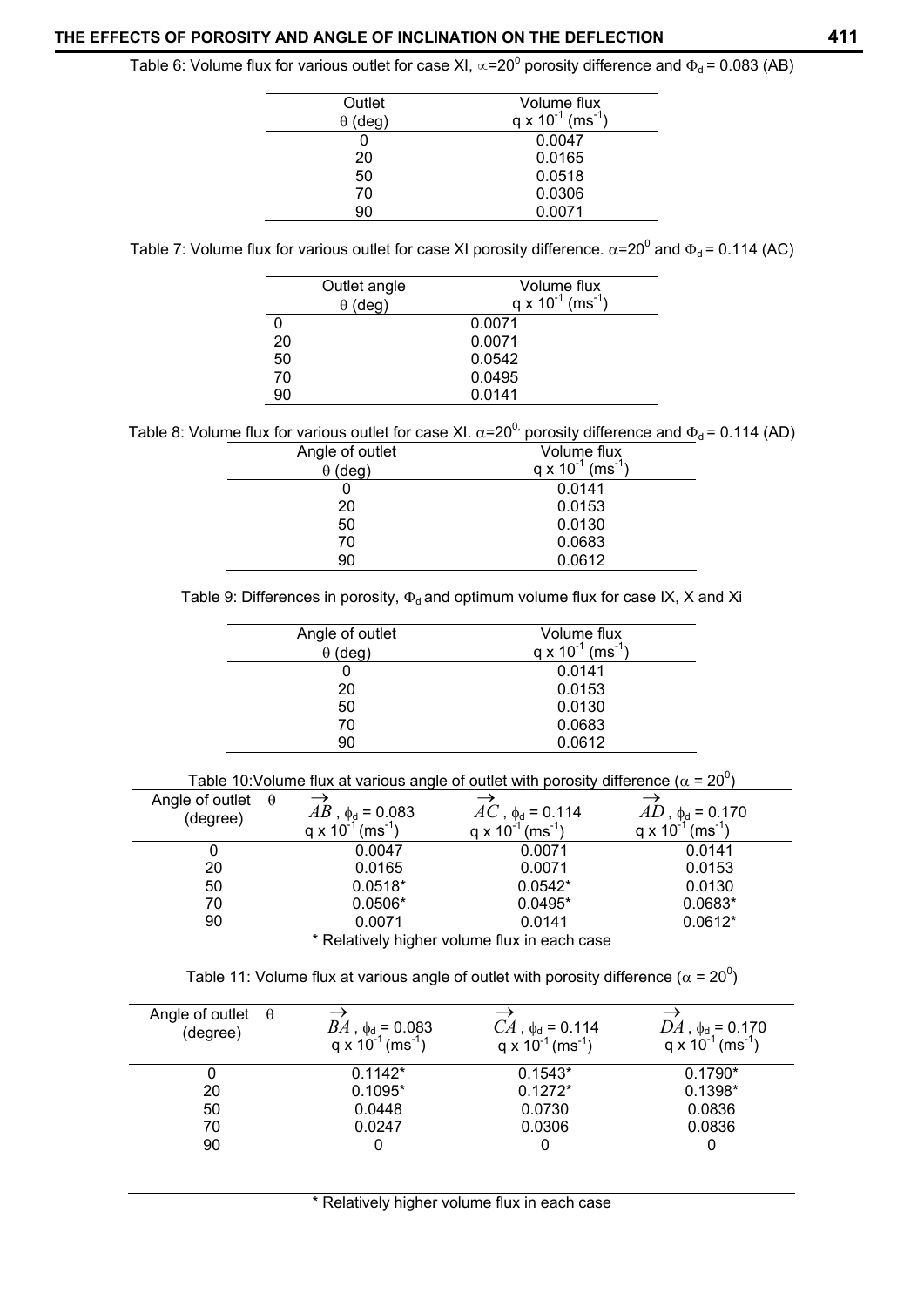

Fig. 1: Volume flux against Angle of inclination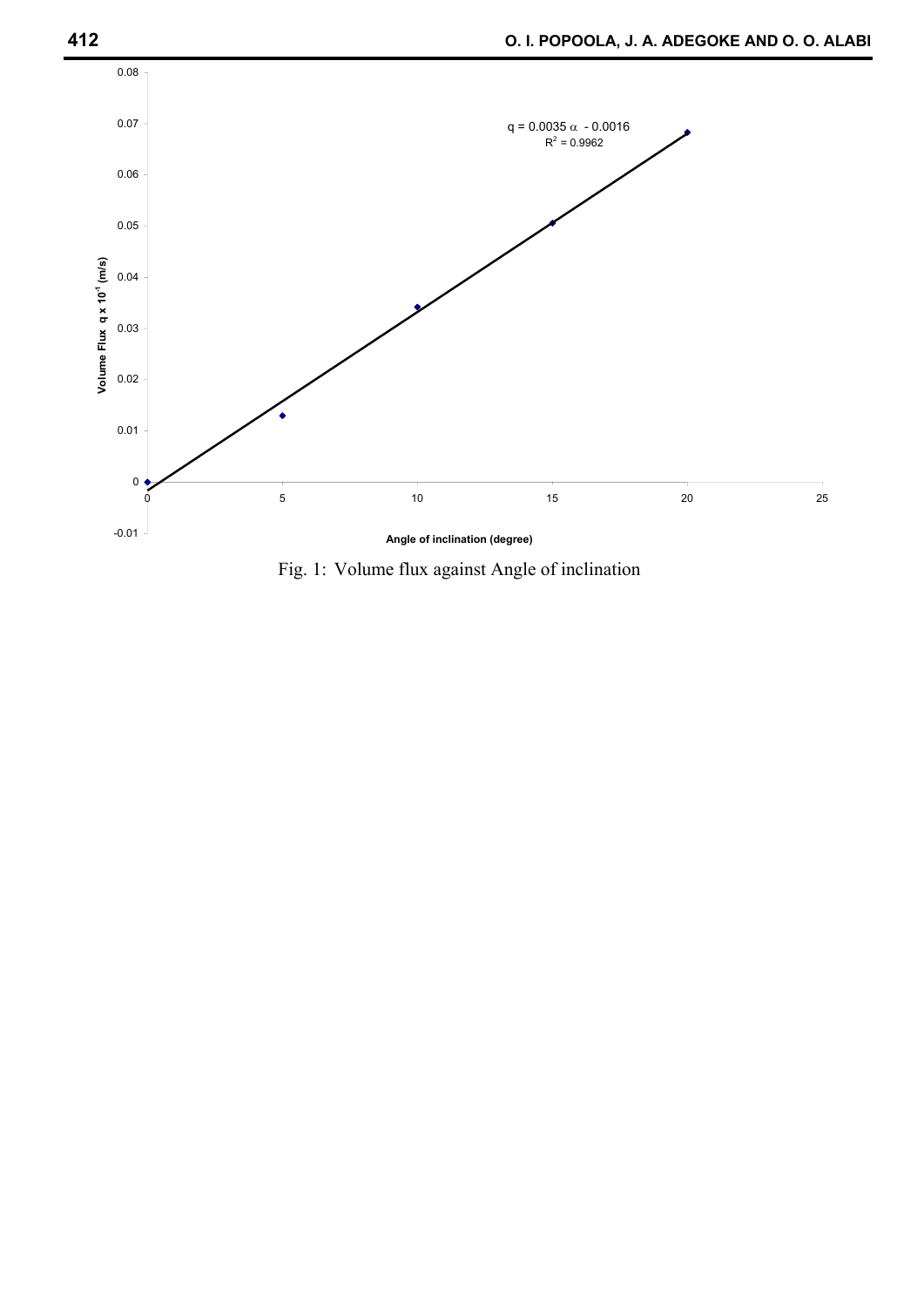





Fig. 4: Volume flux against Angle of outlet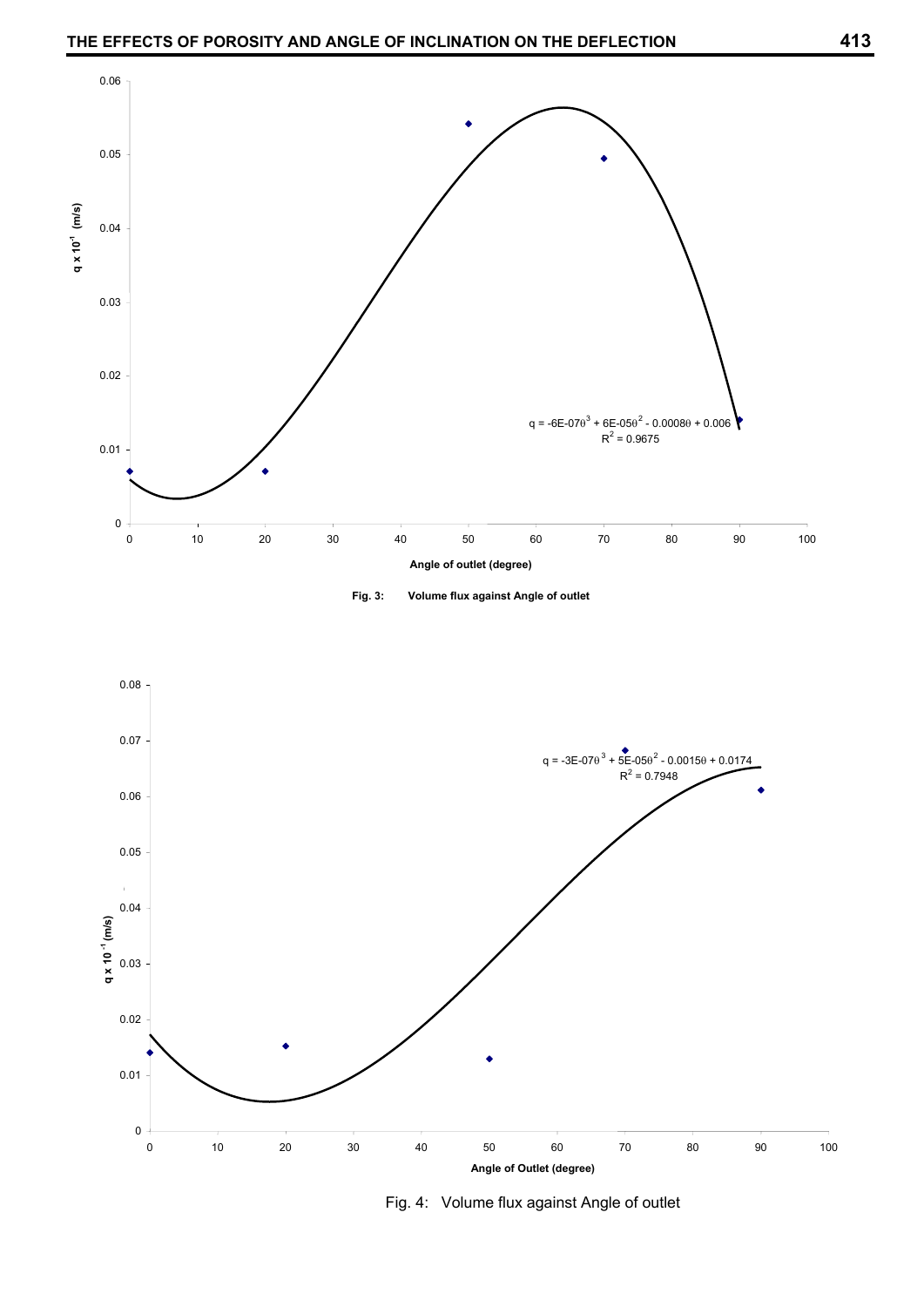

Fig. 5: Optimum volume flux against Difference in Porosity

#### **RESULTS AND DISCUSSION**

Fig. 1 shows that volume flux is related with angle of inclination linearly, that is volume flux increases with increasing angle of inclination, with relation *q = 0.0035*α *– 0.0016* 

Fig. 2 shows that when fluid flows a lower porous medium *A* to a higher porous medium *B* with porosity difference  $\phi_d$  = 0.083, the volume flux is related with angle of outlet from the normal with polynomial equation of order 3, with correction coefficient 0.89. The equation is  $q = -2E - 070\theta^3 + 1E - 05\theta^2 + 0.0008\theta + 1$ *0.003*

Fig 3 shows that when fluid flow a lower porous medium *A* to a higher porous medium *C* with porosity difference  $\phi_d$  = 0.114, the volume flux is related with angle of outlet from the normal with polynomial equation of order 3, with correlation coefficient 0.97. The equation of the relation is  $q = -6E - 07\theta^3 + 6E - 1$  $0.05 \hat{\theta}^2 - 0.008 \hat{\theta} + 0.006$ 

Fig. 4 shows that when fluid flows from a lower porous medium *A* to a higher porous medium *D* with porosity difference  $\phi_d = 0.170$ , the volume flux is related with angle of outlet from the normal with polynomial equation of order 3 with correlation coefficient 0.8. The equation of the relation is *q = -3E -*   $07\theta^3 + 5E - 05\theta^2 - 0.0015\theta + 0.0174$ 

Fig.5 shows that when fluid flows from a lower porous medium to a higher porous medium, the optimum volume flux obtained is relented with difference in porosity  $\phi_d$  with polynomial equation of order 2, with equation

# $q_{max}$  = 23.424 $\phi_d^2$  – 3.324 $\phi_d$  + 0.2287

 Table 1 presents the porosity and permeability for four samples A, B, C and D. The samples porosities ranged from 0.250 to 0.420 with the sample D has the highest value and sample A with lowest value. The permeability ranged from 0.47 x  $10^{-11}$ m<sup>2</sup> for sample A to  $3.23 \times 10^{-11}$ m<sup>2</sup> for sample D.

Table 2, presents the volume of water discharged from outlet pipes at various cases when the experimental set up was titled at different angles, that is angle of inclination . The volume of water discharged was not linearly increased across the range of angle of inclination for all outlet pipes. This is expedient from case I. However, it was linearly increased across the range for case II to case XI. The volume of water discharged recorded was zero for outlet 5 in all cases. The volume of water discharged was ranged from 0ml to 88.0ml from outlet 1 case I, 0 to 15.0mL from outlet 1 in case II, 0 to 24.0mL in case III, 0 to 42.4mL from outlet 1 in case IV, 0 to 52.0mL in case V, 0 to 19.4mL from outlet 1 in case VI, 0 to 26.2mL from outlet 1 in case VII, 0 to 30.4mL from outlet 1 in case VIII, 0 to 8.8mL from outlet 3 in case IX, 0 to 9.2mL from outlet 3 in case X and 0 to 11.6mL from outlet 4in case XII. Also it shows from the table that the optimum or highest total volume was recorded in all cases at angle of inclination  $20^{\circ}$  with value of 187.6mL highest in case 1, 124.4mL in case V, 108mL in case IV, 74.4mL in case VIII 70.6mL in case III, 65.4mL in case VII, 49.8mL in case VI, 33.4mL in case II, 29.2mL in case XII, 22.4mL in case X and 18.8mL of in case IX..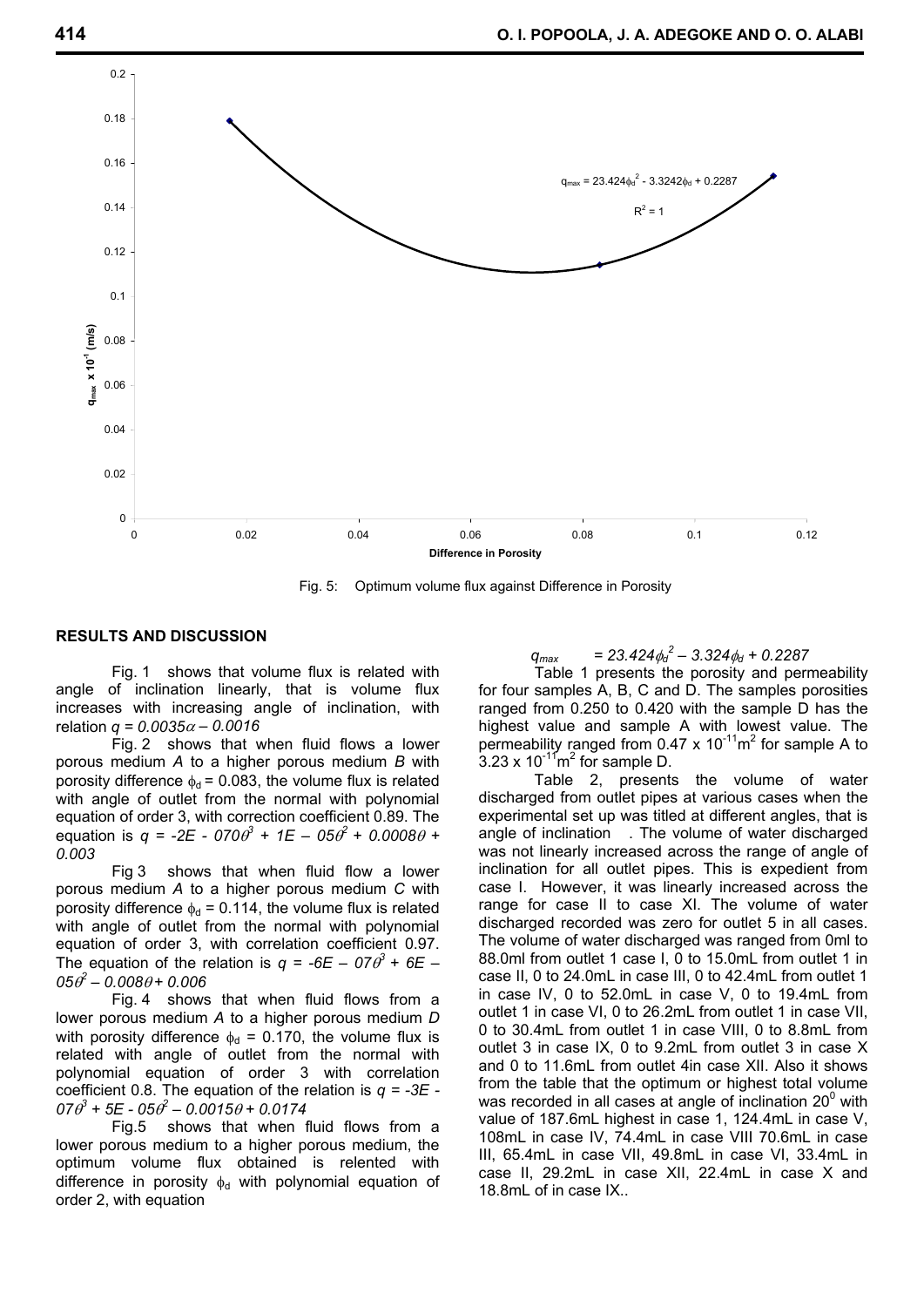Table 3 presents the volumetric flow rate *Q* in various cases at different angles of inclination. It was computed directly from the values of volume discharged by dividing it by 60secs, which in the total time taken for water to be discharged in each case. It was observed that the volumetric flow rate increases with increasing in angle of inclination in all cases except in outlet 3 and 4 for case I. Also, the volumetric flow rate was observed to be decreases with increasing in angle of outlet from the normal except in three different cases; in case IX, the highest volumetric flow rate was observed to be 0.1467  $\overline{x}$  10<sup>-6</sup> m<sup>3</sup>s<sup>-1</sup> at outlet 3, in case X, the highest volumetric flow rate was observed to be  $0.1533 \times 10^{-6}$  m<sup>3</sup>s<sup>-1</sup> at outlet 3 and in case XI it was 0.1933 x  $10^{-6}$  m<sup>3</sup>s<sup>-1</sup> at outlet 4.

Table 4, presents the volume flux or specific discharge q in various cases at different angles of inclination . It was computed from the value of volumetric flow rate *Q* in table 3. The volume flux increases with increasing in angle of inclination across the range. However in outlet 3 and 4 for case I, the volume flux started decreasing from angle of inclination 15<sup>0</sup>. As it was recorded in table 3, volume flux also decreases with increasing in angle of outlet from the normal except in cases IX, X and XI with highest volume flux of 0.0518 x  $10^{-1}$  ms<sup>-1</sup>, 0.0542 x  $10^{-1}$ ms<sup>-1</sup> and  $0.0683 \times 10^{-1}$  ms<sup>-1</sup> at outlet 3, 3 and 4 respectively.

The results in table 2 and 3 for cases II to V show that both the total volume of water discharged and volumetric flow rate increases with increasing in porosity, which is in order with Darcy's law and other recent works which indicated that volumetric flow rate increase with increasing porosity. This is also expedient from table 1 above. The highest total volume was recorded in case I because there was no material in the pipe to serve as impedance for the freely flow of the water. In addition, the highest total volume was recorded in angle  $20^{\circ}$  of inclination. This was so because angle of inclination can be likened to hydraulic gradient, which influences the rate of fluid flow. According to Darcy's law, the velocity of flow is proportional to the hydraulic gradient. Thus, it is expected that the volume of discharge, volumetric flow rate and volume flux should be increased whenever the angle of inclination is increased. Zero volume of discharge, volumetric flow rate and volume flux was also in order because zero angle of inclination indicates hydrostatic angle or zero hydraulic gradient at which no flow is expected through the medium.

The results of the experiment as recorded in 3 revealed that three cases where highest values of both volumetric flow rate and volume flux were recorded at other outlets apart from outlet 1 was when fluid flows from a low porous medium to a higher porous medium, that is cases IX, X and XI. This is in line with Cedergreen's result, which states that if the fluid flows from a material of low permeability into one of higher permeability, it deflects as soon as possible into the material of higher permeability. In another work by Eagleman and Jamison and it was stated that in an arrangement of soil layers when soil of low permeability overlying a more permeable soil, the volumetric flow rate, volume discharged as well as volume flux should be lower than when it is arranged otherwise. This was found to be true in this work because the similar

arrangement of soil samples as in case IX, X and XI and they have lower total volume discharged when compared with cases VI, VII and VIII. However the option of soil samples in cases IX, X and XI provided the better arrangement in which high volume flux and volumetric flow rate can be obtained produced at outlets with higher angles from the normal. Thus, these cases will serve better for which is the more suitable for deflection of fluid through the layers of porous media. Furthermore it was observed that the higher the difference in the porosity of the cross-section of the soils in which the fluid is flowing through greater the fluid discharge, volumetric flow rate volume flux and the possibility of deflecting the fluid at outlet with higher angles from the normal.

By comparing tables 10 and 11, it is expedient that relatively higher volume flux were recorded at outlet of higher angles in each cases in table 10 (where the fluid flow through a medium of low porosity to that of higher porosity) which is an indication of more deflection of fluid from normal to higher outlet angles. However, relatively higher volume fluxes were recorded at outlets of lower angle (table 11) which is an indication of less deflection.

# **CONCLUSION**

At the end of the study, it was found that

- i) The volume discharged, volumetric flow rate and volume flux do not decrease with increasing angle of outlets from the normal in all cases.
- ii) The angle of inclination does not have a significant effect on the deflection of fluid from the normal or linear direction, but volume flux increases linearly with increasing angle of inclination with relation  $q = 0.0035\alpha - 0.00016$ for the most suitable case with outlet of  $70^{\circ}$ from the normal.
- *iii*) The higher the difference in the porosity of the cross-section of the media in which the fluid flows through, the greater the volume flux. The optimum volume flux and porosity difference are related with polynomial equation of order 2. The equation is  $q_{max} = 23.424\phi_d - 3.324\phi_d + 0.2287$
- iv) The most suitable arrangement of cross-section of soil for deflection of fluid to higher angle from normal is when fluid flows from a medium of lower porosity to that of higher porosity. In such arrangement, high volume flux will be recorded at outlets of higher angle from the normal, which is an indication of deflection.

# **REFERENCES**

- Barer, L. D. et al., 1972. Soil Physics (New York: John Willy and Sons Inc)
- Brain Clerk and Robert Klemberg, 2002. Physics in oil exploitation. Physics world, pp: 48-49.
- Breadhoeft J., 1996. When Pollution goes with flow. Physics World, pp: 48-49.
- Casagrande A., 1937. Seepage through Dams. Reprinted from Journal of the New England Water Works Association. Harvard University Pub. 209.